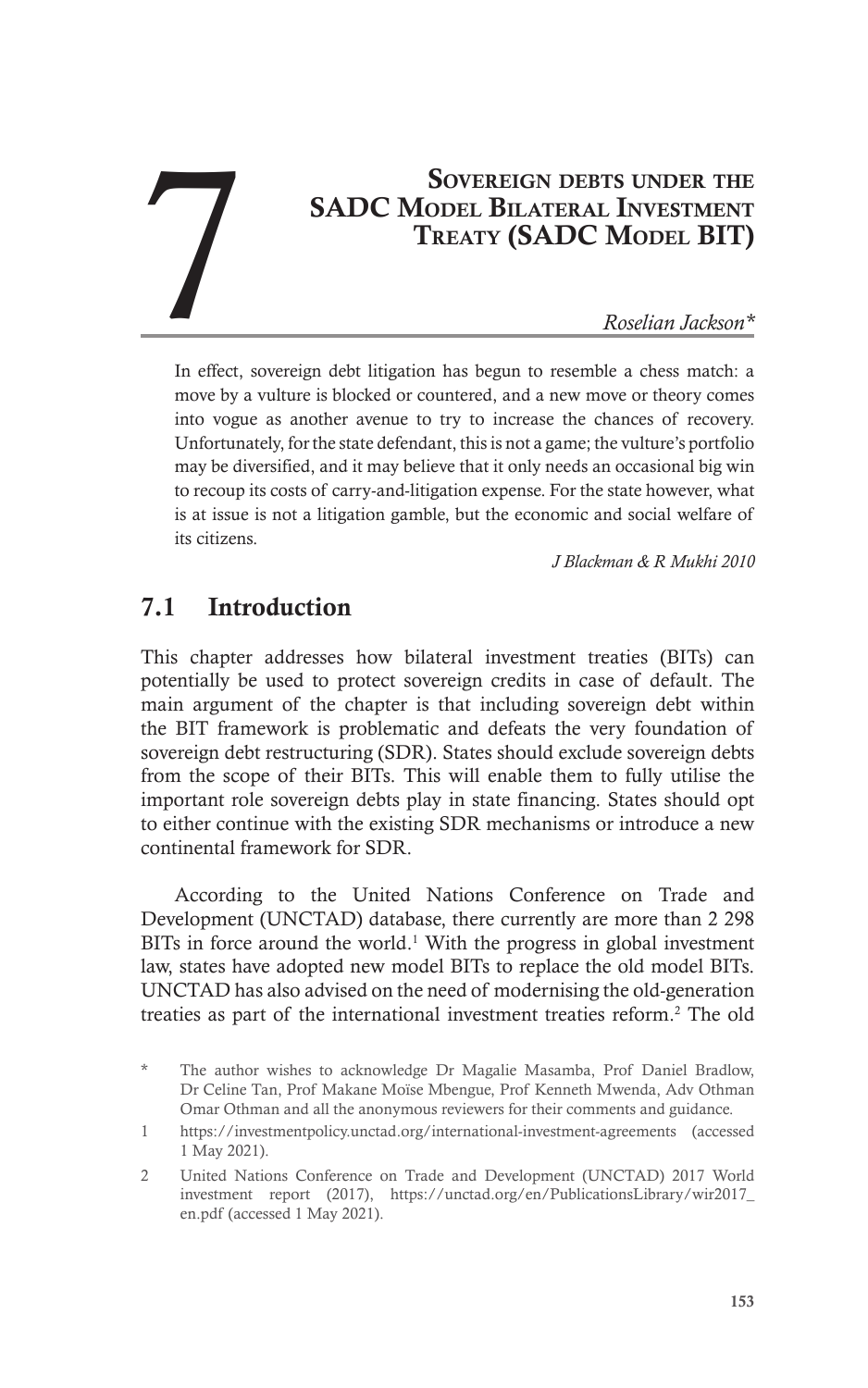regime of investment treaties has been criticised for favouring investors to the detriment of host state policy space and regulatory power. A typical old regime BIT contains a broad definition of investment and investor, a most-favoured-national clause (MFN) without exceptions, fair equitable treatment (FET), full protection and security (FPS) and lack of safeguard provisions for states. On the other hand, the new generation of BITs have tried to limit the definition of investor and investment and provide some clarity on the meaning of FET and FPS clauses.

The Southern African Development Community (SADC) Model BIT is a non-binding model template that contains different alternatives and recommendations for states to adopt when negotiating BITs. The model has been adopted as a means to address the shortcomings emanating from the old regime of investment treaties. It provides alternative provisions to replace and clarify controversial old regime BIT provisions such as the definition provisions, the MFN clause; fair and equitable protection (FEP); FPS; and the investor-state dispute settlement (ISDS) clause.3 The model has narrowed the definition of investor and investment with an express exclusion of sovereign debt;<sup>4</sup> it has excluded the MFN;<sup>5</sup> replaced the FEP standard treatment clause with a fair administrative treatment clause;<sup>6</sup> it has tried to clarify the scope and meaning of full protection and security; and it has excluded the ISDS mechanism in favour of the domestic and regional dispute settlement framework.7

This chapter addresses the provisions of the SADC Model BIT in relation to sovereign debts. The chapter does not intend to provide an analysis of how different BITs have addressed the question of sovereign debts, but only aims to provide insights to states, particularly SADC member states, on the legal implication of SADC Model BIT provisions in relation to sovereign debts. The chapter is divided into three parts. The first part introduces and discusses sovereign debt and BITs as concepts; the second part addresses the interplay of BITs on sovereign debt and how the interplay has been addressed by the SADC Model BIT; the third and last part highlights the general conclusion of the chapter.

- 5 SADC Model BIT (n 4) art 4.
- 6 SADC Model BIT art 5.
- 7 SADC Model BIT art 29.

<sup>3</sup> SADC Model BIT is a non-binding template developed by the SADC Secretariat as assistance for countries when negotiating BIT.

<sup>4</sup> South African Development Community Model Bilateral Investment Treaty Template with Commentary (SADC Model BIT) July 2012, art 2.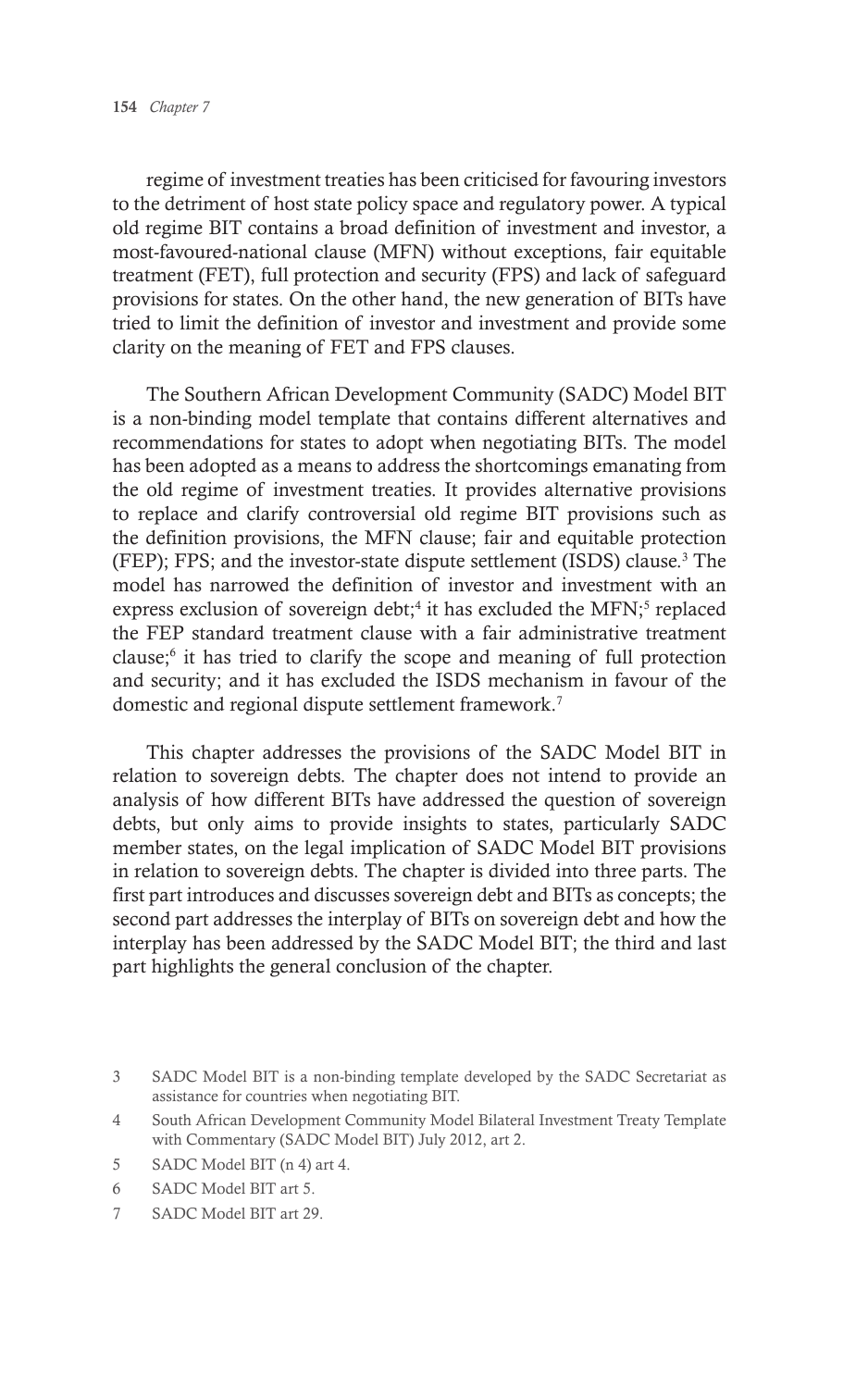#### 7.2 Introduction to sovereign debt and bilateral investment treaties

#### 7.2.1 Sovereign debt

There has never been an agreed international legal definition on what sovereign debt is. The Vienna Convention on Succession of States in Respect of State Property, Archives and Debt (not yet in force) defines state sovereign debt as 'any financial obligation of a predecessor state arising in conformity with international law towards another state, an international organisation or any other subject of international law'.8 Despite the fact that the Convention has not entered into force, it remains the only international treaty to try and define sovereign debt. However, the definition under the Convention excludes private lenders as creditors and municipal law as legal framework governing sovereign debt. This chapter adopts the definition of sovereign debt as the debt a state (central government) owes to its creditors.9

States can, and periodically do, default on their sovereign debt. A sovereign debt default occurs when a state fails to meet its payment obligation to its creditor. Legally speaking, the definition of sovereign debt default should be extracted from the sovereign debt agreement/ instrument itself, because the instrument usually provides for factors and incidences of default (events of default). These incidences provide for which obligations, including covenants or warranties in the agreements when breached are considered to lead to default. However, at this point it is imperative to highlight the varying incidences of default. Sometimes default happens when there is a missed interest/principal payment and sometimes only a delay in disbursing payment by the borrower can be considered default. It is mostly the breach of payment obligations and substantive covenants rather than warranties that occasions defaults.

Considering the lack of agreed definition of what default is, some authors have tried to provide different forms of defaults. Ams et al have categorised defaults into three categories based on default as per the underlying contract and default as per credit rating agency such as Moody's, Fitch Group and S&P Global Ratings (S&P). The first category is technical default. This occurs when an event of default in the underlying

<sup>8</sup> UN General Assembly Vienna Convention on Succession of States in Respect of State Property, Archives and Debts (8 April 1983) art 33.

<sup>9</sup> M Tomz & M Wright 'Empirical research on sovereign debt and default' (2013) 5 *Annual Review of Economics* 247.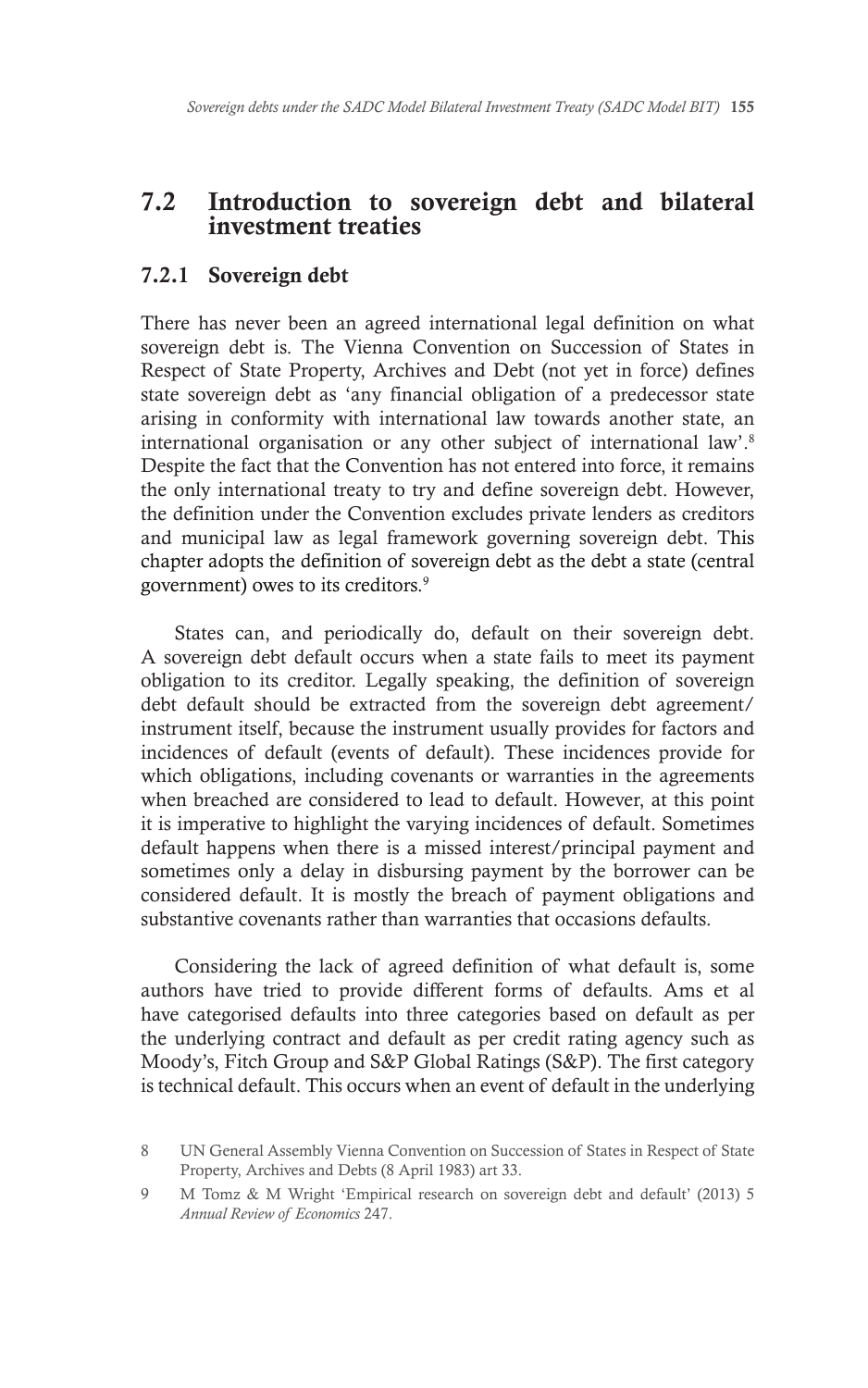debt contract happens, but the credit rating agency does not regard the default as default. The second category is contractual default, which occurs when the event of default arises from the underlying contract. The occurrence will also constitute default under third parties (credit rating agencies) definitions of default. The last category is substantive default; this occurs when an event happens which, according to the credit rating agency, is an event of default, but the default does not constitute an event of default under the underlying debt contracts.10 Credit rating agency definition of default is worth considering because of the influence of this agency in the financial market when it comes to the rating of government bonds.<sup>11</sup> Of the three categories the second category (contractual default) is the focus of this chapter.



Categories of default by Ams et al  $(2019)^{12}$ 

The causes of default are diverse and not always straightforward. For example, lax fiscal discipline and excessive budget deficits have been attributed as the causes of the Euro area's sovereign debt crisis.13 However,

- 10 J Ams et al 'Sovereign default' in SA Abbas, A Pienkowski & K Rogoff (eds) *Sovereign debt: A guide for economists and practitioners* (2019) 3.
- 11 US Securities and Exchange Commission Report on the Role and Function of Credit Rating Agencies in the Operation of the Securities Markets (2003). Also see the conclusions of the financial crisis inquiry commission.
- 12 Ams et al (n 10) 4. Also see IMF Conference of 13-14 September 2018 'Sovereign debt: A guide for economists and practitioners', https://www.imf.org/en/News/Seminars/ Conferences/2018/05/24/sovereign-debt-a-guide-for-economists-and-practitioners (accessed 20 January 2021).
- 13 PR Lane 'The European sovereign debt crisis' (2012) 26 *Journal of Economic*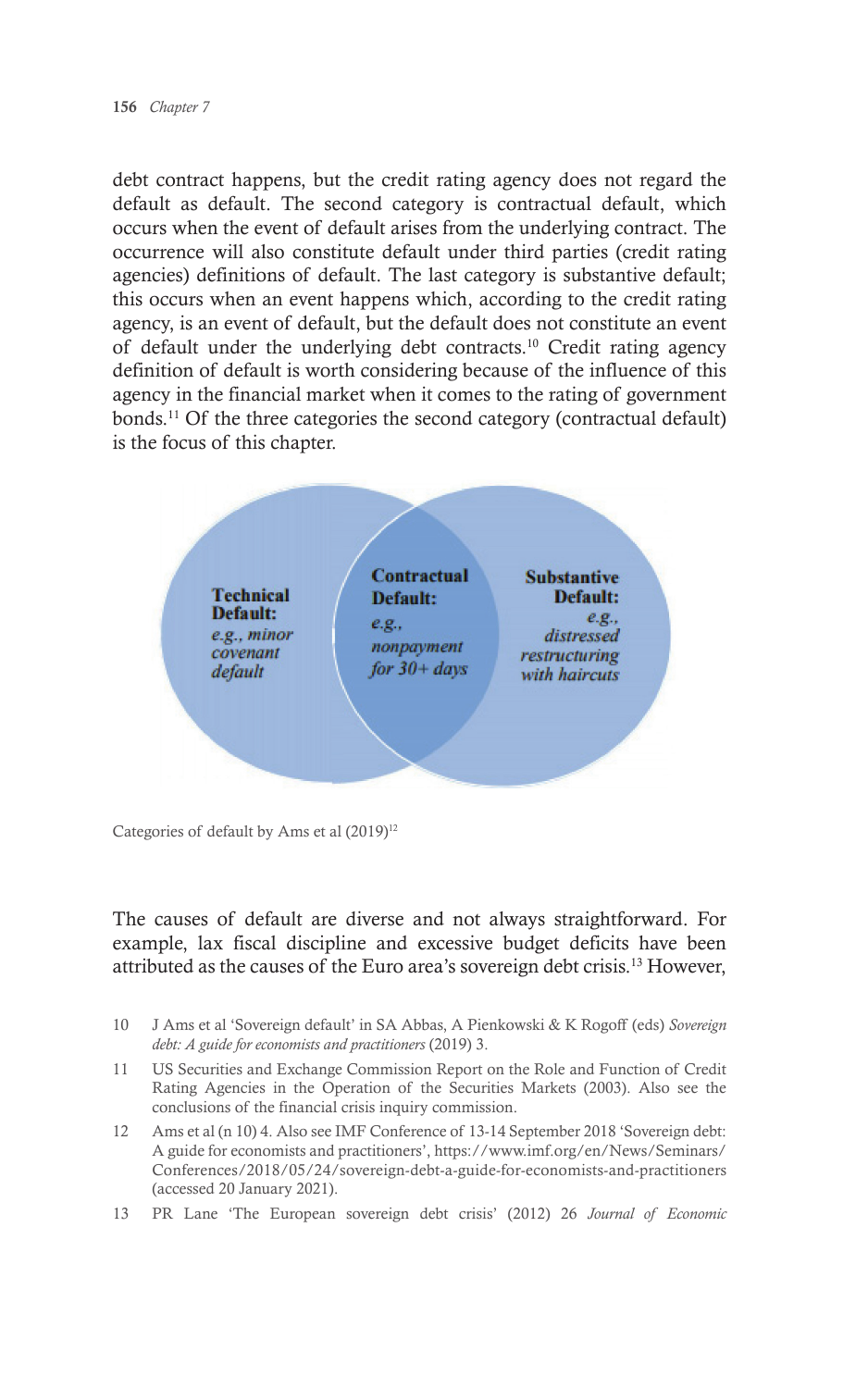the 2001 Argentine default was not one of excessive budget deficits but more one to do with policy failures, particularly the convertibility plan (*Ley de Convertibilidad del Austral*).14 In the ten years preceding the default, Argentina's average deficit was 1,2 per cent of gross domestic product (GDP), whereas the debt levels in 2001 stood at 55 per cent of GDP.15 The recent defaults in the SADC region (Mozambique<sup>16</sup> and Zambia) have been attributed to government fiscal mismanagement. As for Zambia, evidence shows that Zambia was struggling with mounting debt<sup>17</sup> even before the financing gap caused by the COVID-19 pandemic.18 It has been pointed out that the country's default has more to do with incompetent fiscal management than anything else.19 Zambia's finance minister Ng'andu noted that the government borrowing was over-ambitious and the debt was unsustainable.20 This over-borrowing noted by Ng'andu reverberate with the 1980s African countries; sovereign default. Indebtedness was a characteristic feature of post-colonial reconstruction during the 1960s and indebtedness was widely accepted as an unavoidable prerequisite for development. It was the heavy indebtedness that turned countries into insolvency in the early 1980s.<sup>21</sup>

In order to be able to borrow, states avoid defaulting to maintain a good reputation as good borrower.<sup>22</sup> However, sometimes states face

*Perspectives* 49.

- 14 G Nataraj & P Sahoo 'Argentina's crisis: Causes and consequences' (2003) 38 *Economic and Political Weekly* 1641-1644.
- 15 Y Li & U Panizza 'The economic rationale for the principles on promoting responsible sovereign lending and borrowing*'* in CD Espósito, Y Li & JP Bohoslavsky (eds) *The UNCTAD principles on responsible sovereign lending and borrowing* (2013).
- 16 The Mozambique debt crisis was also partially caused by unlawful transactions as per domestic laws and corruption. See A Nuvunga & A Orre 'The 'secret loans affair' and political corruption in Mozambique' in I Amundsen (ed) *Political corruption in Africa. Extraction and power preservation* (2019).
- 17 C Mfula & K Strohecker K 'UPDATE 6 Zambia will miss Eurobond payment, setting stage for default (13 November 2020), https://www.reuters.com/article/ zambia-debt/update-5-zambia-will-miss-eurobond-payment-setting-stage-for-defaultidINL1N2HZ0R1 (accessed 20 January 2021).
- 18 M Hill & TC Mitimingi 'Zambia seeks restructuring after 'over-ambition' on debt' (18 May 2020), https://www.bloomberg.com/news/articles/2020-05-18/zambia-sees-torestructure-debt-after-over-ambition-on-loans (accessed 20 January 2021).
- 19 E Olander 'Zambia's Eurobond default What we have learned' (17 November 2020), https://www.theafricareport.com/50664/zambias-eurobond-default-what-we-havelearned/ (accessed 20 January 2021).
- 20 Hill & Mitimingi (n 18).
- 21 W Biermann & J Wagao 'The quest for adjustment: Tanzania and the IMF, 1980-1986' (1986) 29 *African Studies Review* 89.
- 22 M Tomz *Reputation and international cooperation: Sovereign debt across three centuries*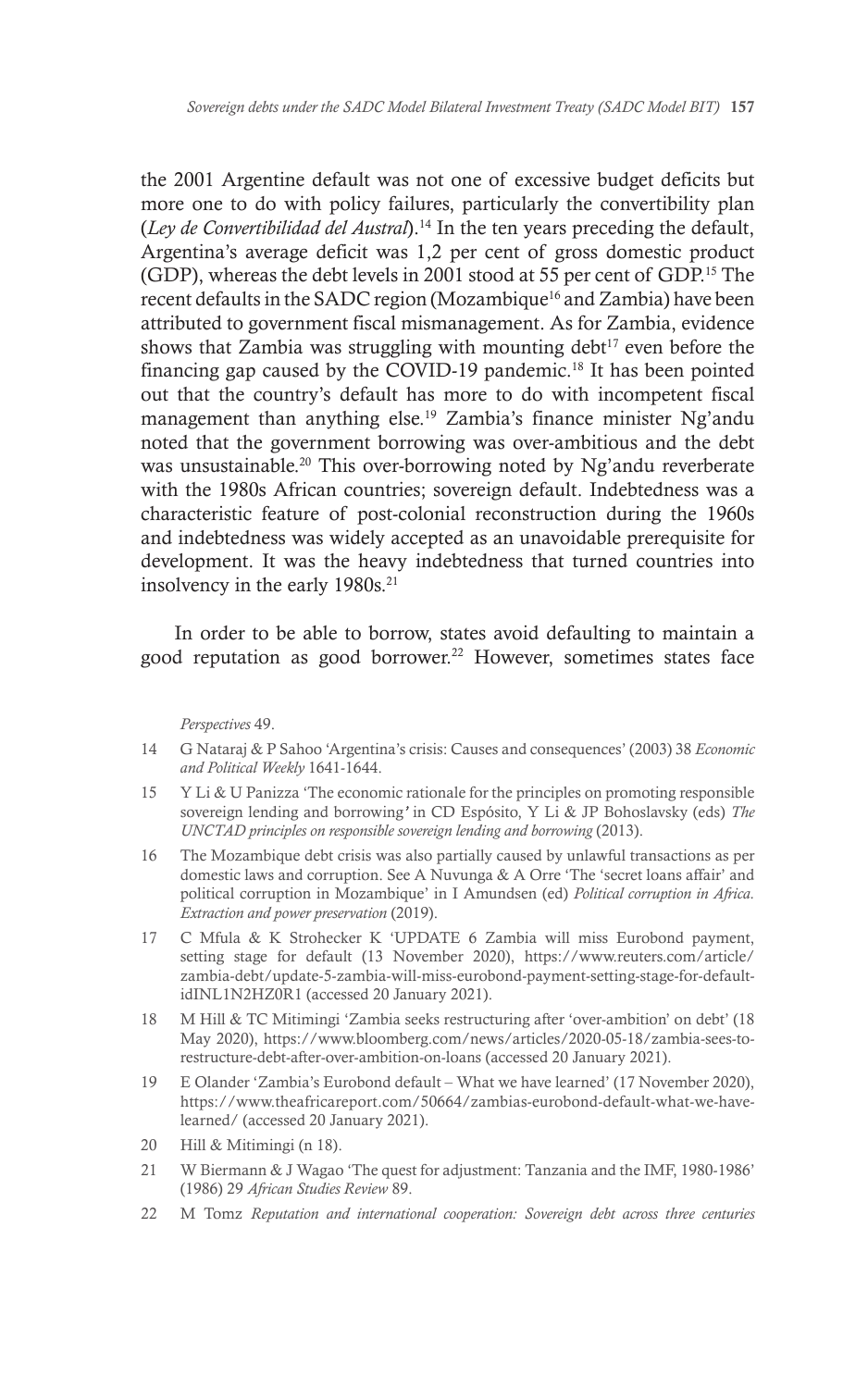difficult choices and defaulting becomes necessary. One of these choices is whether to refinance/pay bondholders or to buy medicine and food for the population as pinpointed by Vera Songwe, the executive secretary of the Economic Commission for Africa (ECA).23 Songwe's concern of choosing whether to provide citizens with essential services or servicing debts is not recent. In 1985, following a heavy burden of debt that trapped most African countries, the then Organisation of Africa Unity (OAU) Chairperson, Mwl Nyerere, said that 'Africa's debt burden is now intolerable. We cannot pay. It is not a rhetorical question when I ask, should we really let our people starve so that we can pay our debts?'<sup>24</sup> In a situation such as this, states sometimes choose to default on their debts.

| <b>Country Name</b> | 1956-<br>1965 | 1966-<br>1975 | 1976-<br>1985 | 1986-<br>1994 | 1995-<br>2020 | <b>Total</b> |
|---------------------|---------------|---------------|---------------|---------------|---------------|--------------|
| Angola              |               |               |               |               |               |              |
| Malawi              |               |               |               |               |               |              |
| <b>DRC</b>          |               |               | 8             |               |               |              |
| Mozambique          |               |               |               |               |               | 6            |
| South Africa        |               |               |               |               |               |              |
| Tanzania            |               |               |               |               |               |              |
| Zambia              |               |               |               |               |               |              |
| Total per           |               | $\cdots$      | 14            | 21            | 2             | 37           |
| timeline            |               |               |               |               |               |              |

#### *SADC countries default 1956 – 2020*

Source: from 1956-1994 David F Babbel (1995) and from 1995-2020 by the author

After a state defaults on its debt, creditors find it difficult to enforce their sovereign debt entitlements in courts of law due to sovereign immunity.<sup>25</sup> Even when the bond instruments contain sovereign immunity waivers, courts have been reluctant to enforce these clauses.<sup>26</sup> State immunity in

(2011).

- 23 A Soto 'The ticking debt bomb in Africa threatens a global explosion' (10 June 2020), https://www.bloomberg.com/news/articles/2020-06-10/africa-will-be-the-next-debtexplosion-after-coronavirus (accessed 20 January 2021); also see J Tim ''Why not default?' The political economy of sovereign debt' (2021) 56 *Community Development Journal* 180-183.
- 24 RH Green 'Unmanageable: Toward sub-Saharan African debt bargaining' in S Griffith-Jones *Managing world debt* (1988) 245.
- 25 E Jonathan & F Raquel 'Sovereign debt' in GM Grossman & K Rogoff (eds) (1995*) Handbook of international economics* (1995).
- 26 WM Weidemaier & M Gulati 'Market practice and the evolution of foreign sovereign immunity' (2018) 43 *Law and Social Inquiry* 496; *NML Capital Ltd v po Central de la Republica Argentina* 652 F.3d 172 (2d Cir 2011).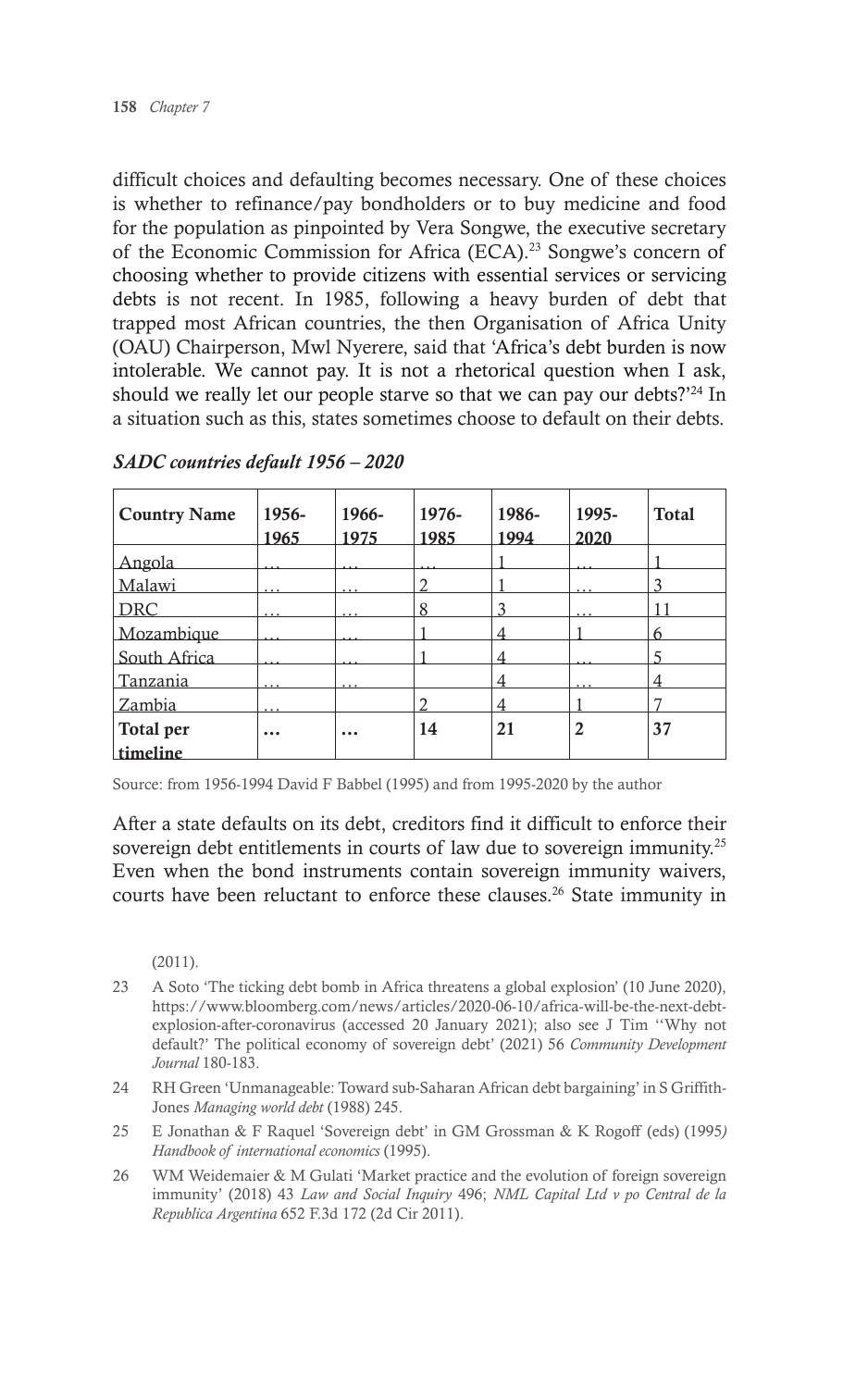sovereign debt litigation can be categorised into two categories, namely, (i) immunity from suit; and (ii) immunity from execution.<sup>27</sup> Immunity from suit is the bedrock of the international principle that sovereign states should not be taken to foreign courts against their will.<sup>28</sup> On the other hand, immunity from execution stems from the long-standing concerns about disruptions and political ramifications that can result from the seizure of a foreign state's property.<sup>29</sup> A state's immunity from execution is only available for sovereign non-commercial property. This means that sovereign commercial property can be the subject of attachment. In *Connecticut Bank of Commerce v Republic of Congo*30 the American court was of the view that a sovereign's property could not be attached when there is no evidence of it being used commercially. The court further elaborated that the term 'commercial activity' should be interpreted narrowly. Finding this hurdle of locating commercially-used sovereign property, creditors then turned to the property of state agencies or corporations. This also has been difficult as courts have ruled that these agencies or corporations should have their separate legal personality apart from that of the state respected.31

Apart from litigation, the global community has invented different mechanisms to deal with sovereign debt default. These mechanisms include the Debt Service Suspension initiative (DSSI) (although mainly used to temporarily help debtor states preserve resources for other emergencies; it can also be viewed as a mechanism to halt default referring to Nyerere's concerns above); rescheduling and restructuring of debts. Rescheduling or restructuring entails changing the principal amount of the debt, extending maturity time and/or interest payment deferment, and also changing the interest rate on the debt. Restructuring initiatives can be instituted before or after the default. Restructuring before default aims to avoid a total default. For example, when Zambia missed a payment of a \$42,5 million coupon on its sovereign bonds in October 2020, the government made a restructuring request to its creditor to defer interest payments for six months. Creditors rejected the request and Zambia remained with a 30 day grace period to make payment or enter a default. The grace period expired and Zambia defaulted, becoming the first pandemic-era African

- 28 *The Schooner Exchange v M'Faddon* 11 US 11, 114 (1812).
- 29 Blackman & Mukhi (n 27).
- 30 309 f.3d 240.
- 31 See *First National City Bank v Banco Para El Comercio Exterior De Cuba (Bancec)* 462 US 611, 626 (1983).

<sup>27</sup> J Blackman & R Mukhi 'The evolution of modern sovereign debt litigation: Vultures, alter egos, and other legal fauna' (2010) 73 *Law and Contemporary Problems* 47, http:// www.jstor.org/stable/25800669 (accessed 19 January 2021).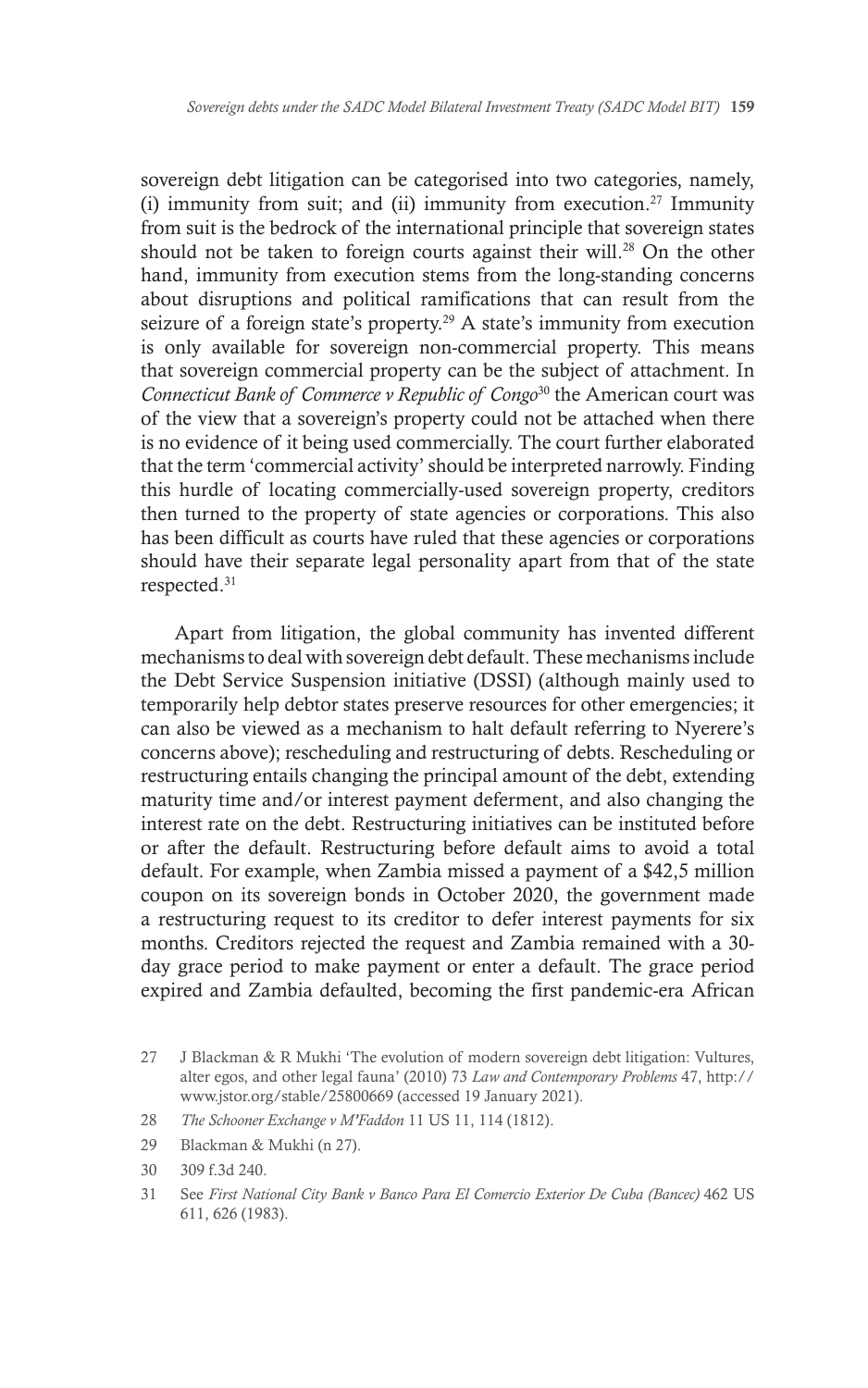country to default. After a default, states still continue with restructuring initiatives. For example, following a default in 2017, Mozambique in 2019 swapped its debt by exchanging its Euro-denominated bond valued at \$726,5 million for a new \$900 million bond to cover missed principal and interest payments and extended the maturity time from 2023 to 2031. When bond holders and states do not reach an agreement on restructuring of the debt, bond holders look for other avenues to recover their debts, including the use of bilateral investment treaties (BITs).

#### 7.2.2 Bilateral investment treaties

Bilateral investment treaties (BITs) are treaties between two states for the protection and promotion of investments. BITs have been used by bond holders to initiate arbitration cases under the investor-state dispute settlement (ISDS) mechanism. There currently are 2 298 BITs in force worldwide, and it is not the scope of this chapter to scale how these BITs have addressed sovereign debts. As will be discussed later, a small variation in the BIT provision has far-reaching interpretative and legal implications. An investment tribunal's findings in one case should not be generalised to apply in other cases or BITs. The true implication of a tribunal decision depends on the facts of the case and the exact formulation of the BIT. In one BIT sovereign bonds may qualify as an investment while in other BIT sovereign bonds may not qualify as investments.

To date there have been only four sovereign debt investment cases (SDIC). The first three cases were the results of the Argentina 2000s sovereign debt default (the *Abaclat,*<sup>32</sup> *Ambiente*33 and *Giovanni*34 cases). The fourth case was the result of the Greece sovereign default (*Poštová Banka*).35 In the first three cases which involved the Argentina-Italy BIT, the tribunals accepted that sovereign bonds were investments. In the fourth case which involved the Slovakia-Greece BIT, the tribunal concluded that

- 32 *Abaclat & Others v Argentina* ICSID Case ARB/ 07/5, Annex A, Settlement Agreement (29 December 2016). The *Abaclat*, *Ambiente* and *Giovanni* cases all concerned claims arising out of Argentina's enactment of legislation concerning the restructuring of its public debt, leading to the government's default in sovereign bonds in late 2001.
- 33 *Ambiente Ufficio SpA & Others v Argentina* ICSID Case ARB/ 08/9, Order of Discontinuance of the Proceeding (4 May 2015).

34 *Giovanni Alemanni & Others v Argentina* ICSID Case ARB/ 07/8, Order of the Tribunal Discontinuing the Proceeding (14 December 2015).

35 *Poštová banka, as and ISTROKAPITAL SE v Greece* ICSID Case ARB/13/8, Award (9 April 2015). The case concerned claims arising out of the enactment of legislation that amended sovereign bond terms retroactively and unilaterally by the government, allegedly allowing the imposition of new terms upon bond holders against their consent if a supermajority of other bond holders consented, in the context of Greece's 2012 sovereign debt restructuring.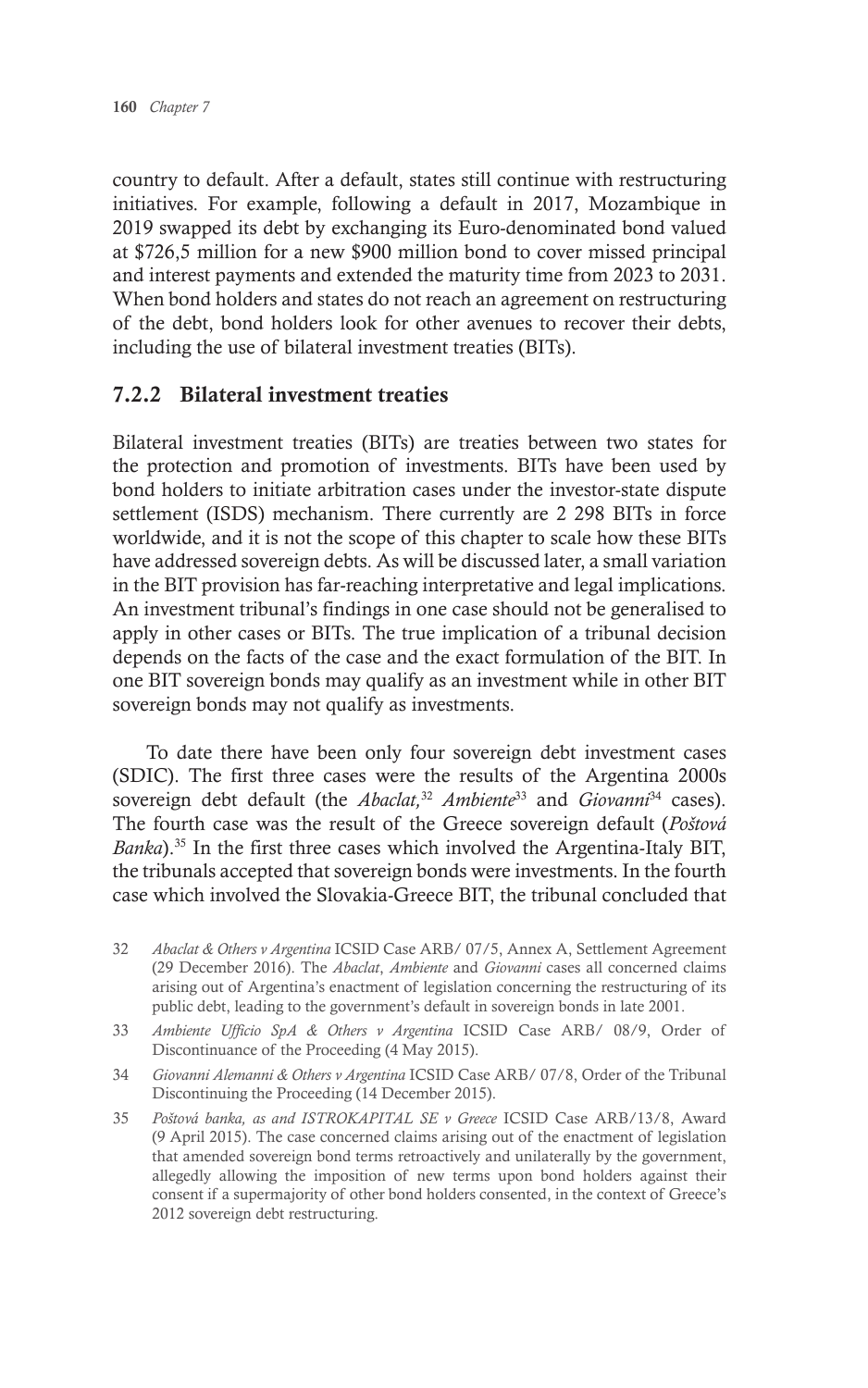sovereign bonds did not qualify as investments under the Slovakia-Greece BIT. It is important to highlight that none of the above cases reached the merit stage. The *Abaclat* case was settled; the *Ambiente* and *Giovanni*  cases were discontinued for non-payment of tribunal's fees; and in the *Poštová Banka* case the tribunal lacked jurisdiction. It therefore is unclear which substantive protection sovereign bonds enjoy under international investment law.36 Although the cases did not reach to the merit stage, they do raise concerns over the scope and jurisdictional mandate of investment tribunals over investment cases involving sovereign debts.

The major issues of discussion in the *Abaclat* case were (i) how the term 'investment' should be construed and defined; and (ii) whether an investor can bring contract claims (emanating from sovereign bonds) before an investment tribunal. The tribunal ruled that when defining the term 'investment', the focus should be on the contracting parties' agreement and not criteria developed by case law. According to the tribunal, criteria such as the *Salini* case criteria on investment<sup>37</sup> are useful but they cannot be used to create a limit, which neither the ICSID convention's drafters and state parties nor the contracting parties to a specific BIT intended to create.38 In relation to contract claims, the tribunal held that in this case the arbitral tribunal had no jurisdiction where the claim at stake is a pure contract claim. The tribunal will only have jurisdiction over investment disputes where the acts of a state are purely acts of a sovereign power and not acts of the state as a party to a contract. This means that when the act of the state can be construed as acts that any party to a contract can do, then the dispute is termed a normal contractual dispute to be settled in the normal contractual dispute settlement mechanism. This can further be elaborated by making reference to the *Biwater Gulf (Tanzania) Limited* case against Tanzania.39 When deciding whether a contract termination by the government of Tanzania amounted to expropriation, the tribunal ruled that the termination in itself did not constitute expropriation. However, the Tanzanian government press release, in which Prime Minister Lowassa announced the termination of the contract, was an unreasonable disruption of the contractual mechanisms existing between the investor and the government, and motivated by political considerations. As such, these actions were inconsistent with the Republic's obligations under the

<sup>36</sup> UNCTAD 'Sovereign debt restructuring and international investment agreements 2 IIA Issue Note (2011) 4-5.

<sup>37</sup> *Salini Construttori SpA and Italstrade SpA v Kingdom of Morocco* ICSID Case ARB/00/4, Decision on Jurisdiction of 23 July 2001, § 52, 42 ILM 609, 622 (2003) (*Salini*).

<sup>38</sup> *Abaclat* (n 32) para 360.

<sup>39</sup> *Biwater Gauff (Tanzania) Limited v United Republic of Tanzania* ICSID Case ARB/05/22, Award (24 July 2008).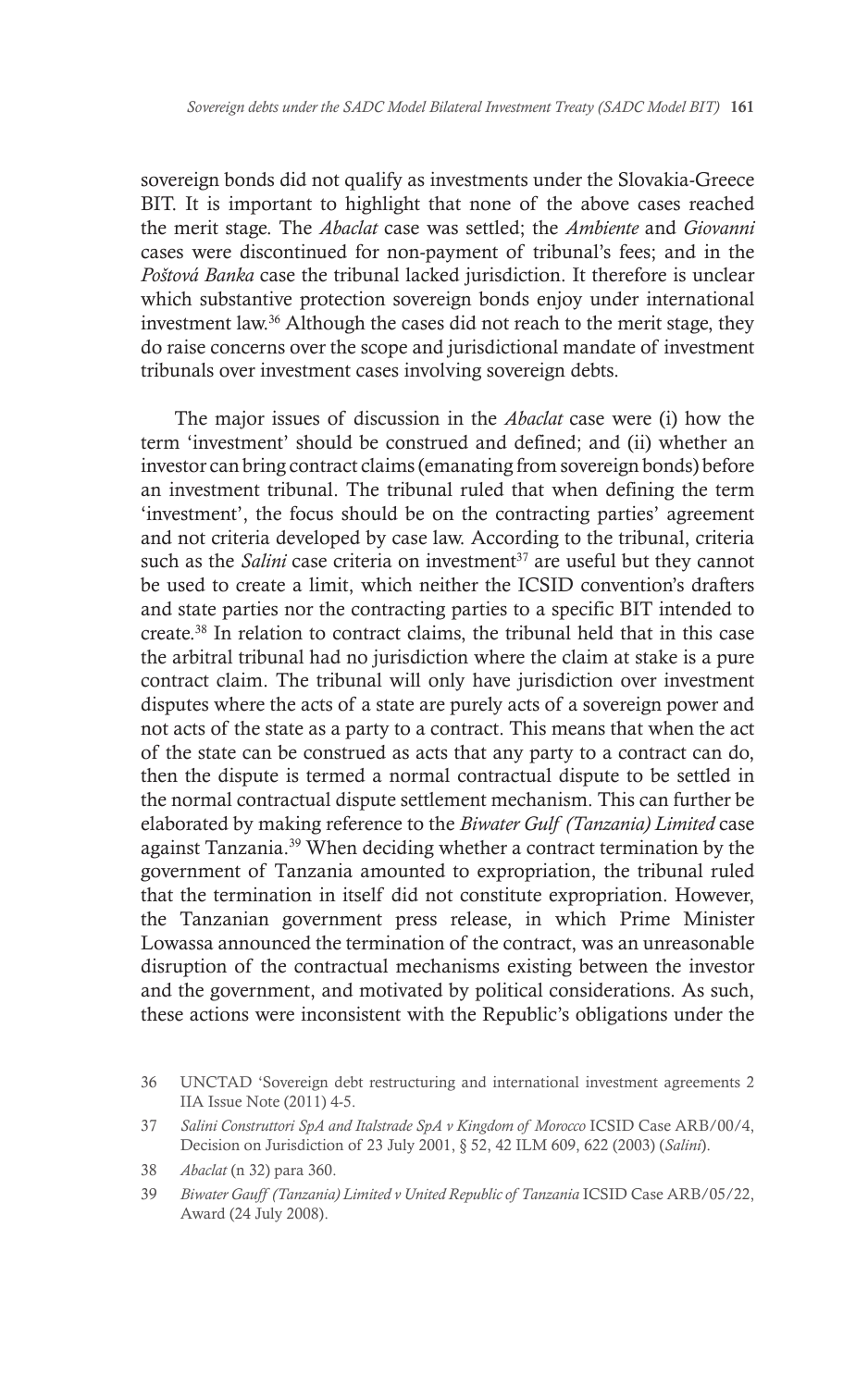treaty. Taken alone, they had a concrete effect on the investor's contractual rights, and taken together with the acts that followed (of which it formed part) ultimately contributed to an expropriation.<sup>40</sup> The investor state dispute settlement (ISDS) is not meant to replace contractual remedies.<sup>41</sup>

In the *Ambiente* case the area of contention was whether the term 'investment' encompasses sovereign bonds. The tribunal was of the opinion that the ordinary meaning of the term 'investment' certainly does not restrict the scope of the notion so as to exclude bonds or security entitlements.42 States have the possibility of restricting economic operations and assets that they consider to constitute investments, by giving or not giving consent or by qualifying their consent with certain restrictions, be it via their domestic investment legislation or via the applicable BIT.<sup>43</sup> According to the tribunal, the definition of the term 'investment' should be a literal meaning plus any restrictions imposed by the host state to the meaning of investment. Such restrictions include (i) notifications under article 25(4); (ii) the definition of investment within the national investment legislations; and (iii) the definition in the applicable BITs.<sup>44</sup>

In the *Postova Banka* case the tribunal considered article 1 of the Slovakia-Greece BIT, which defined 'investment' as 'every kind of asset'. The tribunal concluded that the list of examples provided under article 1 of the Slovakia-Greece BIT must be considered within the context of the treaty. If the interpretation focuses only on the phrase 'every kind of asset' as an investment, the examples in article 1 will be redundant. The tribunal distinguished the Argentina-Italy BIT language because it contained the phrase 'independent of the legal form adopted' which was not equally available in the Slovakia-Greece BIT. It also distinguished the Argentina-Italy BIT because it contained examples of 'obligations' and 'public titles' compared to the Slovakia-Greece BIT reference to 'loans, claims to money or to any performance under contract'. The tribunal's conclusion was that the Argentina-Italy BIT contained a wider definition of investment as compared to that of the Slovakia-Greece BIT. The *Postova Banka* case is a clear illustration of how varying constructions of provisions in BITs can have different interpretations and implications.

The emergence of the sovereign debt investment cases (SDIC) has been the result of a lack of a comprehensive, binding international

40 *Biwater Gauff* (n 39 para 500.

- 42 *Ambiente* (n 33) para 456.
- 43 *Ambiente* para 452.
- 44 *Ambiente* para 453.

<sup>41</sup> As above.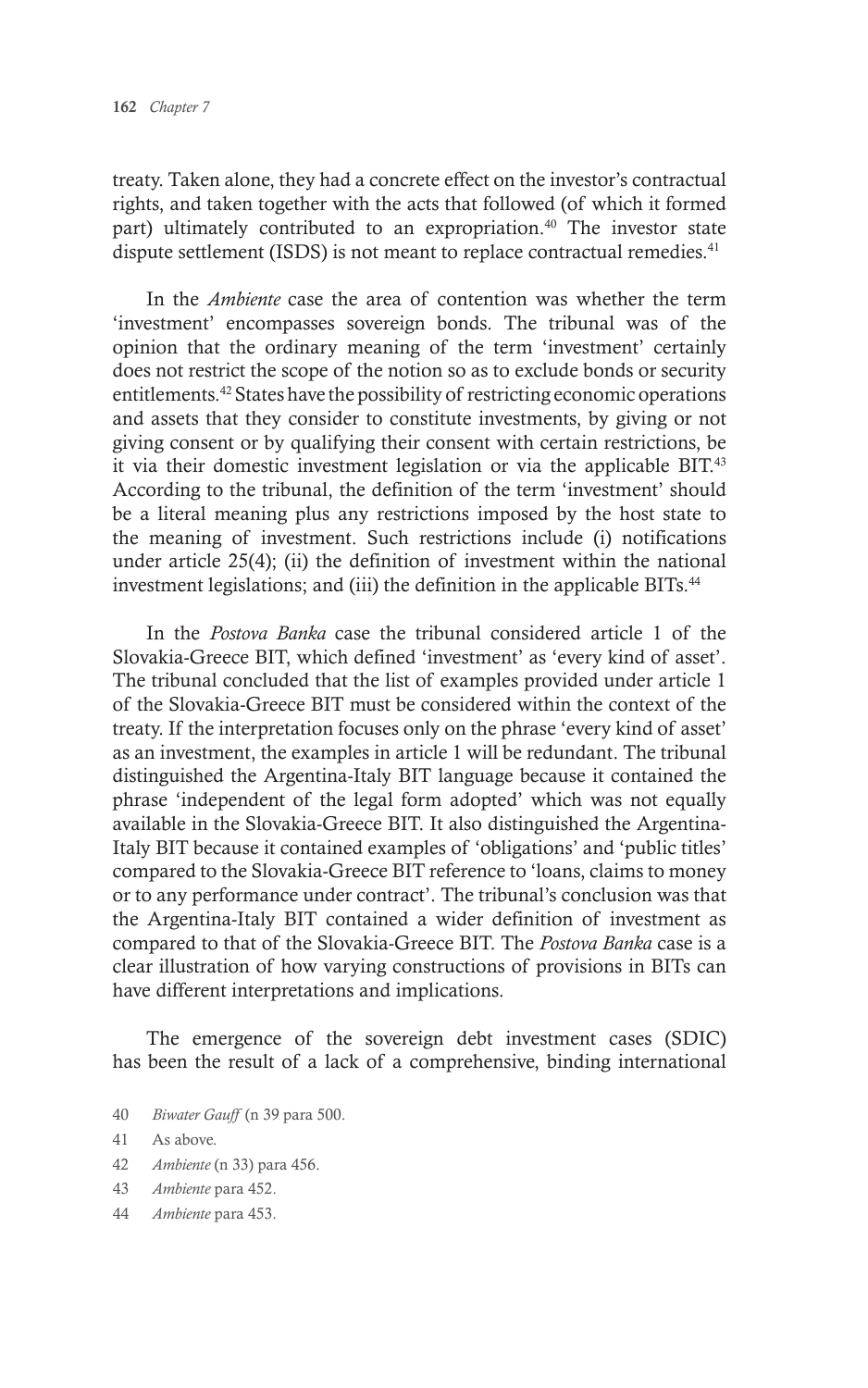legal framework for the resolution of sovereign debt crises.45 Holdout creditors find investment arbitration advantageous as states usually pay upon award in order to avoid reputational damage.<sup>46</sup> From the four cases above, the substantive standards of sovereign debts under BITs remain at the interpretative mandate of arbitral tribunals. If sovereign debts are not excluded from the BITs legal framework, states are under unpredictable pressure to face SDIC litigation.

Although there have never been SDIC cases in Africa, the possibility cannot be ruled out. The risks of leaving the Pandora's box open are higher. States, in particular SADC member states, should provide a clear stance on the scope of BITs in relation to sovereign debt. The negative implication posed by SDIC is that it hinders the ability of states to solve debt problems. Bond holders are likely to ignore sovereign debt restructuring (SDR) initiatives if they know that they can get even higher compensation by undertaking SDIC. Moreover, the existence of SDIC as an alternative to SDR gives bond holders an upper hand during SDR negotiations. Although the same can be true for waiver of sovereign immunity, SDIC have more effect, because courts have been reluctant to accept sovereignty immunity waivers. This makes it more difficult for states to put forth a successful SDR proposal.

On the other hand, as for the positive aspect of SDIC, it discourages 'opportunistic defaults' of sovereign debt, that is, that states deliberately do not make payment of their debts while they are able to pay. More than half of defaults by middle-income countries occur at levels of external debt relative to GDP below 60 per cent which, under normal circumstances, is usually viewed as an important indicator of debt sustainability.<sup>47</sup> Under opportunistic default, states enjoy the luxury of paying less than the bonds' face value by demanding a haircut. Together with the states' desire to be considered a good borrower, SDIC puts more pressure on states to comply and pay rather than default on their debts. However, this argument should not romanticise SDIC because opportunistic defaults are rare, as explained by the reputational and punishment theories of sovereign debt default. The reputational theory assumes that a debtor's sole incentive to make repayments is to preserve its reputation as a good borrower.<sup>48</sup>

<sup>45</sup> G Anna 'Sovereign debt: Now what?' (2016) *Yale Journal of International Law Online* 45.

<sup>46</sup> M Waibel 'Opening Pandora's box: Sovereign bonds in international arbitration' (2007) 101 *American Journal of International Law* 711-715.

<sup>47</sup> CM Reinhart & KC Rogoff *This time is different: Eight centuries of financial folly* (2009).

<sup>48</sup> J Bulow & R Kenneth R 'A constant recontracting model of sovereign debt' (1989) 97 *Journal of Political Economy* 155, also see J Eaton, M Gersovitz & JE Stiglitz 'The pure theory of country risk' (1986) 30 *European Economic Review* 481; H Grossman, H Van & B John B *Sovereign debt as a contingent claim: Excusable default, repudiation, and reputation*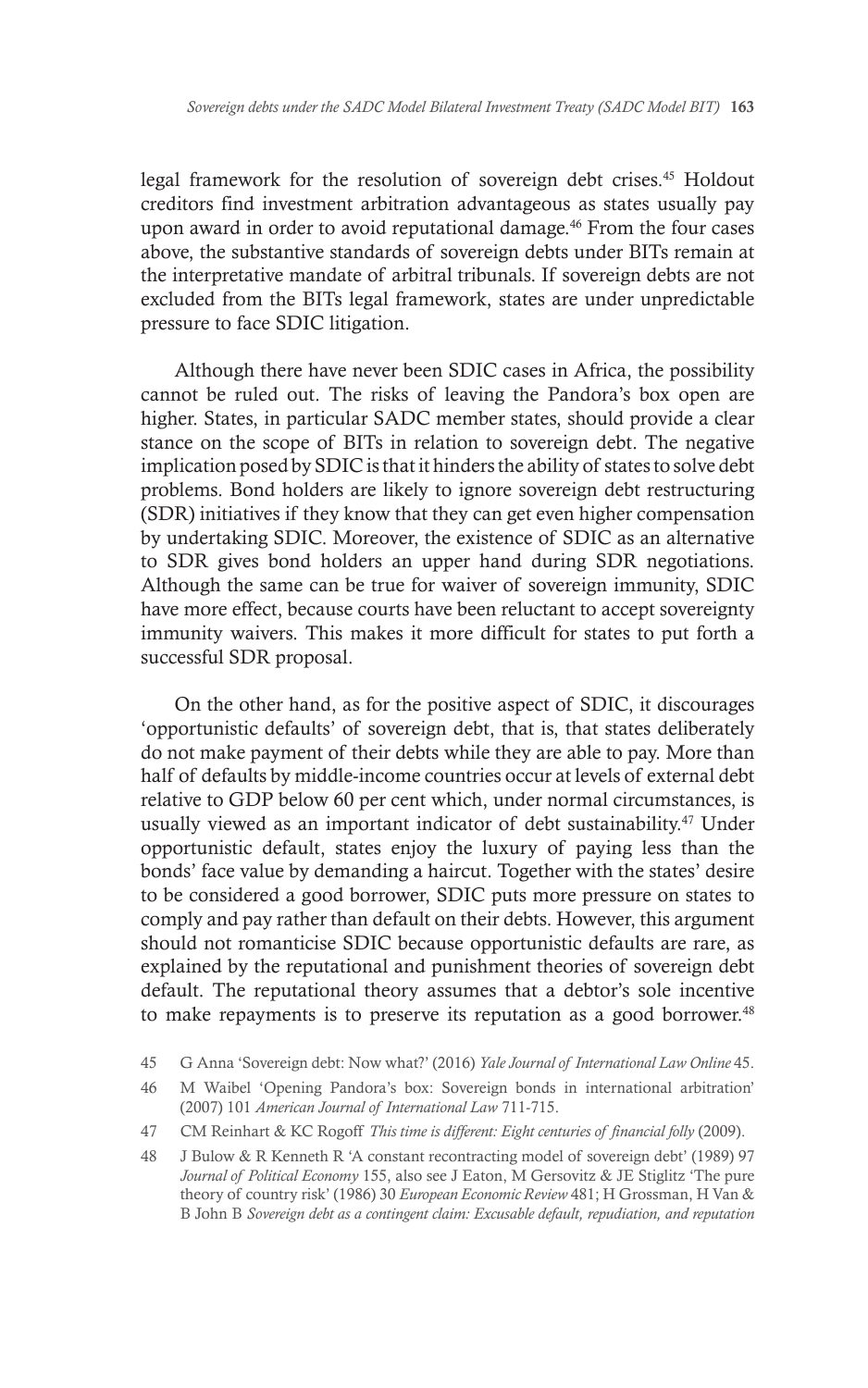The punishment theory theorises that a country pays their debt to avoid the threat of direct sanctions that lenders can impose which can cost the defaulting debtor's ability to transact freely in the financial and goods markets<sup>49</sup>

### 7.3 The interplay between BITs and sovereign debt with particular focus on the SADC Model BIT

The relevance of BITs in sovereign debt default is on (i) the definition of 'investment' in relation to sovereign debt; (ii) the non-discrimination obligation (national treatment (NT) and most-favoured nation (MFN)) and how states can treat different bond holders differently; (iii) the fair and equitable treatment and whether SDRs impairs bond holders' legitimate expectations; and (iv) the utilisation of the investor-state dispute settlement mechanism by bond holders.

#### 7.3.1 The definition of investment in relation to sovereign bonds

It is the definition provision that demarcates the applicability of a treaty. In BITs, the definition section has serious implications for the host state, as it mirrors the host state's exposure to investor-state claims. There are three forms of defining an investment. The first is an enterprise-based definition; the second is a closed-list asset-based definition; and, lastly, an open-list asset-based definition.

An enterprise-based definition is the narrowest option for outlining an investment. It requires the establishment or acquisition of an enterprise for the aim of making a remote investment. The definition then lists the assets of the investor that are covered because they form an element of the enterprise. However, this illustrative list is not the test for investment, but rather an illustration of the styles of assets of the investor that are covered by the treaty. For example, in the Morocco-Nigeria BIT

investment means an enterprise within the territory of one state established, acquired, expanded or operated, in good faith, by an investor of the other state in accordance with law of the party in whose territory the investment is made

(1987).

<sup>49</sup> As above. Also see B Eichengreen *Till debt do us part: The US capital market and foreign lending, I 920-I 955* (1987); PH Lindert & PJ Morton 'How sovereign debt has worked' Working Paper 45 Davis:.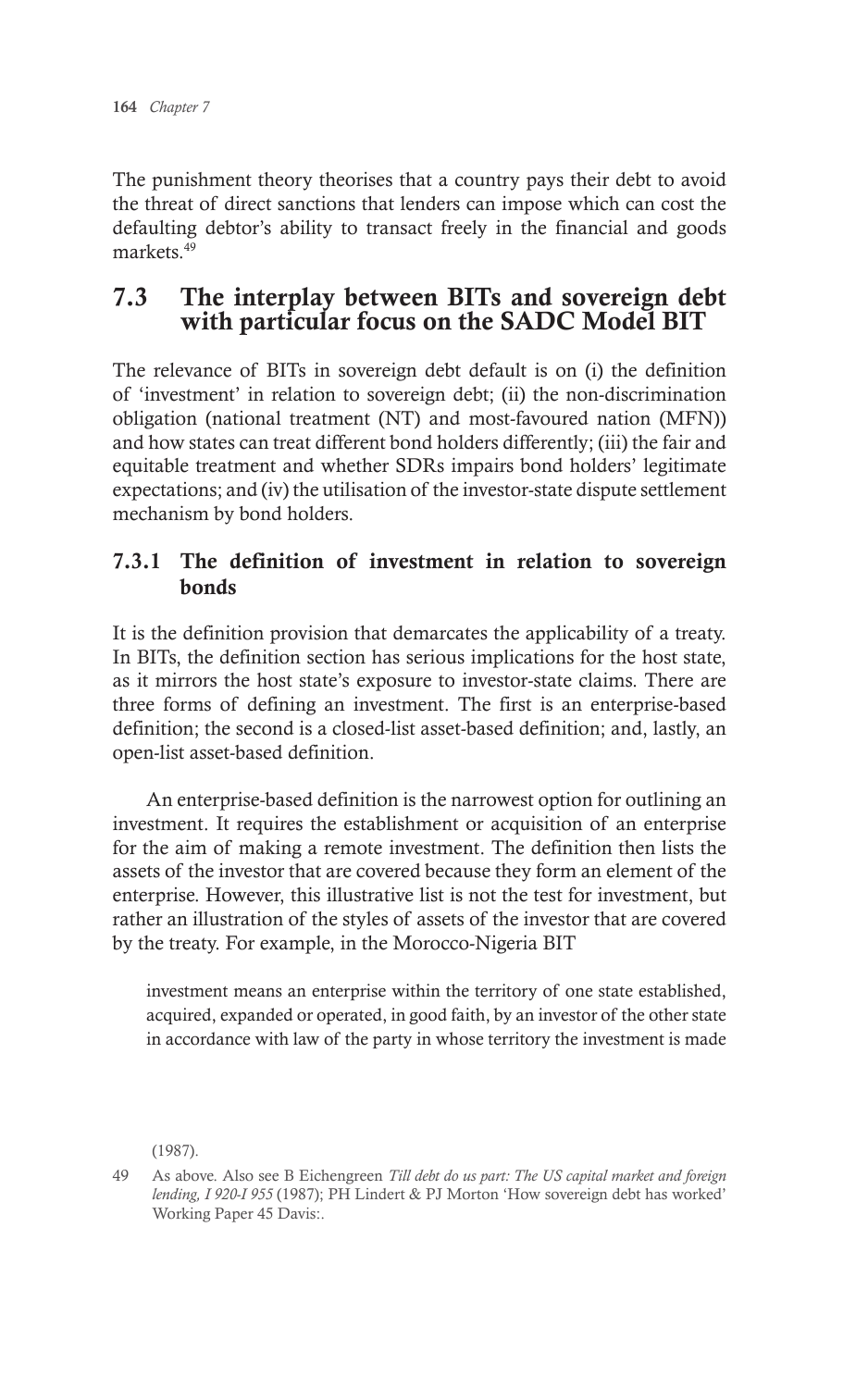taken together with the asset of the enterprise which contribute sustainable development.<sup>50</sup>

A closed-list asset-based definition is an intermediate approach to defining an investment. This definition is partially analogous to the enterprisebased definition. It provides a closed list which 'starts from an enterprise approach, but expands this to include assets like property rights, whether or not they're associated with an existing enterprise within the host state'. For example, in the Tanzania-Canada BIT '[i]nvestment means (a) an enterprise; (b) shares, stocks and other forms of equity participation in an enterprise; (c) bonds, debentures, and other debt instruments of an enterprise; (d) a loan to an enterprise'.<sup>51</sup>

An open-list asset-based definition provides for the broadest coverage. The definition is characterised by the use of broad language such as 'every kind of asset' or 'every kind of investment', followed by a non-exhaustive list of the investments covered. This approach is more favourable to investors and less predictable for host states. Arbitral tribunals can interpret this definition widely to include assets not usually considered to be investments. The shortage of limitations of this definition therefore is its biggest challenge. This notwithstanding, this has been the foremost widely-adopted definition in the old regime of BITs. For example, in the Germany-Zambia BIT '[t]he term "investment" shall comprise every kind of asset, and more particularly, though not exclusively …'52

All four SDICs involved an open-list asset-based definition of investment. Neither BIT (the Argentina-Italy BIT and the Slovakia-Greece BIT) expressly included bonds in the list of qualifying investments. The tribunal in the three Argentina cases held that Argentine sovereign bonds qualified as an 'investment' under the BIT because the BITs defined investment as every kind of asset and the illustrative list of assets contained assets similar to sovereign debt/bonds. However, the tribunal in *Postova Banka* held that the Greece sovereign bonds did not qualify as investments because, although investment was defined to mean every kind of asset, the illustrative list of investments did not contain anything similar to sovereign debt/bond. Whether a sovereign bond falls under the definition of investment depends on the precise wording of the treaty.

<sup>50</sup> Reciprocal Investment Promotion and Protection Agreement Between the Government of the Kingdom of Morocco and the Government of the Federal Republic of Nigeria.

<sup>51</sup> Art 1, Agreement between the Government of Canada and the Government of the United Republic of Tanzania for the Promotion and Reciprocal Protection of Investments.

<sup>52</sup> Art 8, Treaty between the Federal Republic of Germany and the Republic of Zambia Concerning the Encouragement and Reciprocal Protection of Investments.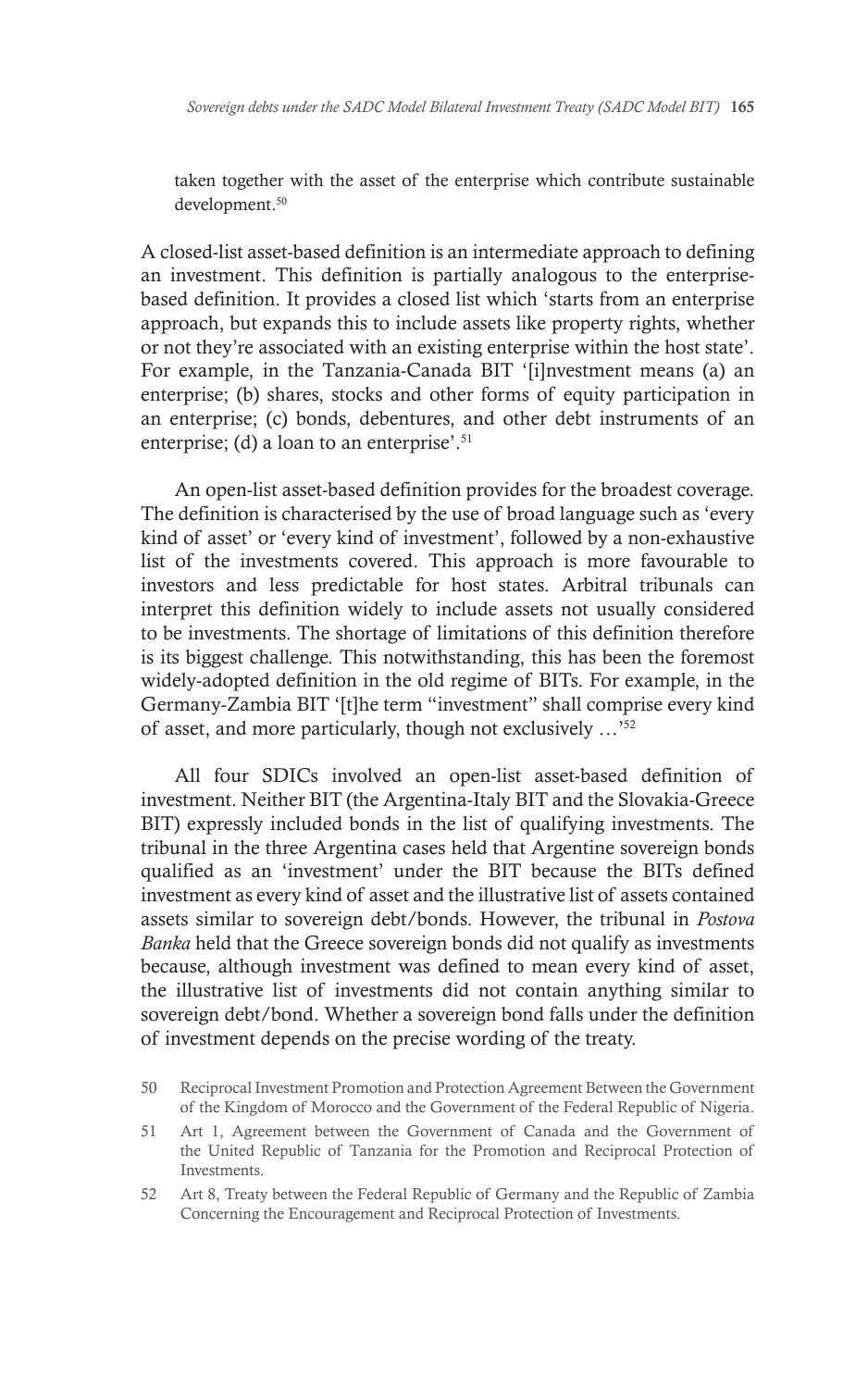After considering the most used three options of defining 'investment', the SADC Model BIT recommends the enterprise-based definition and strongly advises against an open-list asset-based definition. The recommended definition reads as follows:

Investment *means an enterprise within* the territory of one state party established ... An enterprise may possess assets such as ...

For greater certainty, investment does not include:

(1) debt securities issued by a government or loans to a government.

The SADC model BIT definition of investment specifically excludes sovereign bonds from the scope of the BITs by specifically excluding debt securities issued by the government as investment.

Apart from the three most used forms of defining investment in BITs, some other forms of defining the term 'investment' can be seen in investment treaties involving SADC member states. For example, the Brazilian-Angola Cooperation and Investment Facilitation Agreement (Brazil-Angola CIFA) leaves the definition of investment to be determined under the domestic law of the respective countries. Another is the Brazil-Mozambique CIFA which defines investment as a long-lasting enterprise producing goods and services, with the exclusion of portfolio investments, sovereign debts and money claims.

The discussions above have only addressed the definition of investment under BITs. However, for cases under the ICSID Convention framework,<sup>53</sup> the Convention requires that the transaction or asset should also qualify as investment under the ICSID Convention. The next paragraphs will discuss the relationship between the investment definition in the SADC Model BIT and in the ICSID Convention (Convention).

The ICSID Convention does not define the term 'investment'. The negotiation history reveals diverging views on what investment should be, leading to the non-inclusion of the definition of investment in the Convention. During the negotiations, delegates offered varying views on the inclusion of bonds and loans. Burundi underscored that money lent to a state should not be termed investment.<sup>54</sup> Austria rejected the inclusion of

<sup>53</sup> Convention on the Settlement of Investment Disputes Between States and Nationals of Other States (International Centre for Settlement of Investment Disputes (ICSID)) 575 UNTS 159.

<sup>54</sup> ICSID *The history of the ICSID Convention: Documents concerning the origin and the formulation of the Convention on the Settlement of Investment Disputes between States and Nationals of Other States* (1970) 261.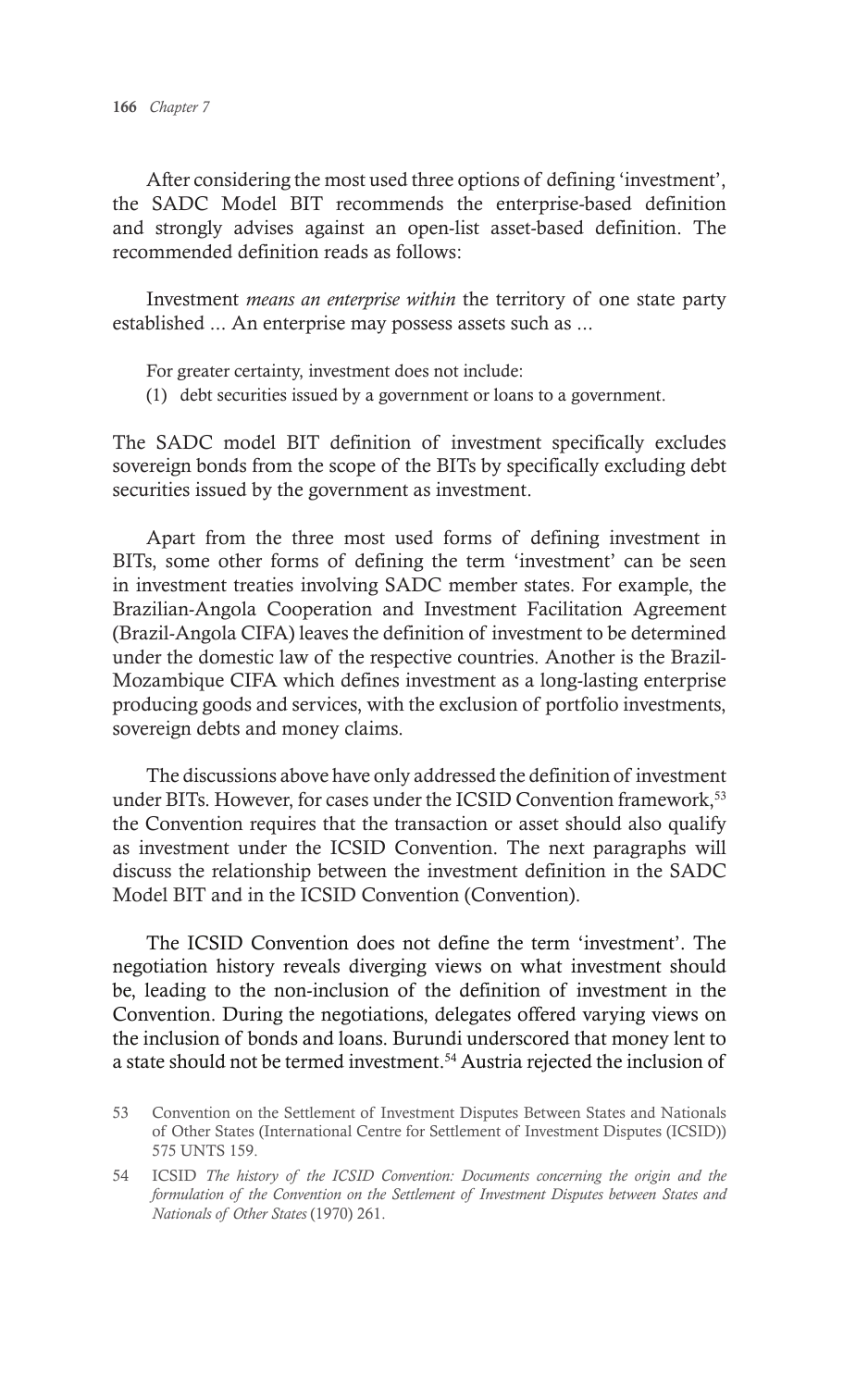public bonds.55 Australia was of the view that the Convention seemed to include cases where the host country borrows cash from foreign investors.<sup>56</sup>

After having reviewed dozens of cases<sup>57</sup> related to debt instruments and sovereign bonds, Waibel concluded that so far, ICSID tribunals had liberally accepted jurisdiction over debt instruments, despite the ambiguity of article 25.

There have been divergent views on the relationship between the BIT definition of investment and that of the Convention. The first view is to the effect that the ICSID Convention definition of investment takes supremacy over the BIT definition. This position was taken by the annulment committee in the *Mitchell v DRC* case, when it ruled that 'the ICSID Convention may only be applied to the type of investment that the multilateral ICSID Convention envisaged'.58 This position has been cemented in other legal scholarships and case laws.<sup>59</sup> If this approach is taken, then member states to the ICSID Convention might find it difficult to enjoy the limited scope of the SADC Model BIT definition, in case the definition of investment under the ICSID Convention is found to include sovereign bonds.

The second approach gives the BIT definition supremacy over the ICSID Convention definition. The annulment committee in the *Malaysian Historical Salvors* case ruled that a BIT should be accorded supremacy over

- 55 ICSID (n 54) 709.
- 56 ICSID (n 54) 668.
- 57 The cases reviewed include *Fedax v Venezuela*; *CSOB v Slovakia* (Jurisdiction); *CSOB v Slovakia* (Jurisdiction); *SOABI v Senegal*; *Mytilineos v Serbia & Montenegro* (Jurisdiction); *Globex v Ukraine* (Award); *Joy Mining v Egypt* (Jurisdiction); *CDC v Seychelles* (Jurisdiction); *Booker v Guyana*; *ADC v Hungary* (Award); *OKO Pankki Oyj v Estonia* (Merits); *I&I Beheer v Venezuela*; *Skype v Venzuela* (2009); *Sempra v Argentina* (Award); *Renta 4 v Russian Federation*; *Asian Express v Greater Colombo Economic Commission*; *Mihaly v Sri Lanka* ( Jurisdiction).
- 58 *Mr Patrick Mitchell v Democratic Republic of the Congo* ICSID Case ARB/99/7 (Decision on the Application for Annulment of the Award) para 25.
- 59 *Mitchell v DRC* (Annulment) para 25; Z Douglas *The international law of investment claims* (2009) 165; CL McLachlan & M Weiniger *International investment arbitration: Substantive principles* (2007) 170; R Dolzer & C Schreuer *Principles of international investment law* (2008) 61-62; *Fakes v Turkey* (Award) para 111; *Globex v Ukraine* (Award) paras 43-44.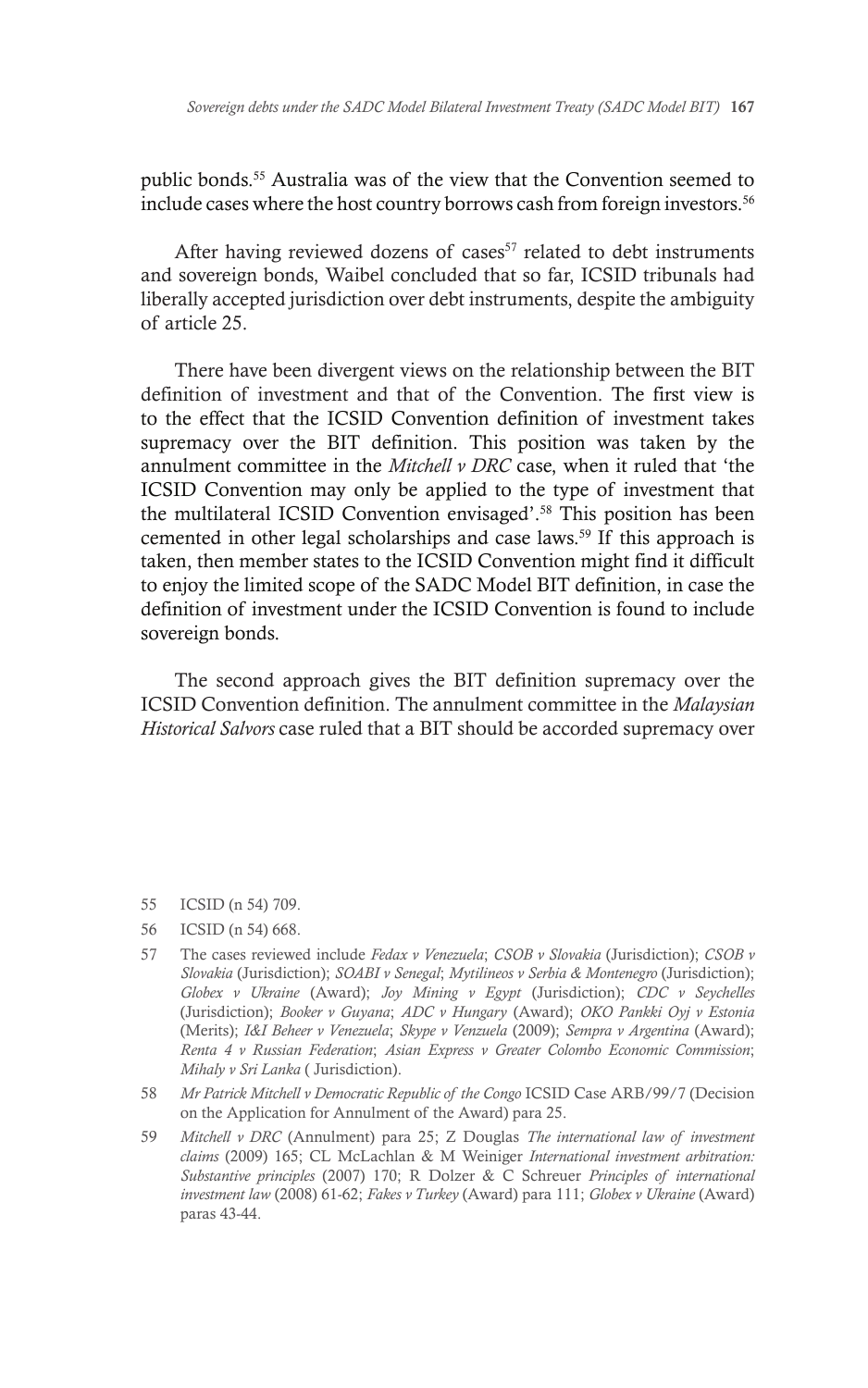the ICSID Convention.'60 The *Malaysian Historical Salvors* case position echoes the *Biwater Gauff* flexible approach to investment.<sup>61</sup>

The third approach requires that both the BIT and the Convention be given equal weight. The tribunal in the *SGS* case ruled that the jurisdiction of the Centre should be determined by jointly evaluating the BIT and the Convention.<sup>62</sup>

In order to ensure coherence, a two-tier approach is desirable. The tribunal should first evaluate whether the dispute meets the investment criteria under article 25 of the Convention and then undertake a second assessment of whether the investment in dispute is also an investment under the BIT in question. $63$  This is so because, first, the question of 'investment definition' is a question of jurisdiction and admissibility of the case. The ICSID tribunal should first assess jurisdiction and admissibility of the case before it starts to deliberate the case. The main or primary document governing the ICSID tribunal jurisdiction and admissibility of case is the ICSID Convention. After the ICSID Convention, the BIT becomes a secondary document for the ICSID tribunal assessment of jurisdiction particularly when answering the question of whether the dispute concerns an investment within the meaning of the BIT under consideration.

It can therefore be concluded that different BITs define investment differently. The variations in the definition of investment are the deciding factors on whether a sovereign debt should be covered as investment or not. The SADC Model BIT defines investment by specifically excluding sovereign debts within the BIT scope of coverage.

#### 7.3.2 Non-discrimination (national treatment and mostfavoured nation provision)

Non-discrimination has become the key protection afforded to investors in the treaty system. The thrust of this principle is that states cannot discriminate among investors on the basis of nationality. In international investment law, non-discrimination is exemplified within the national treatment (NT) and the most-favoured nation (MFN) treatment standards.

- 60 'It is those bilateral and multilateral treaties which today are the engine of ICSID's effective jurisdiction. To ignore or depreciate the importance of the jurisdiction they bestow upon ICSID, and rather embroider upon questionable interpretations of the term 'investment' as found in Article 25(1) of the Convention, risks crippling the institution.' *Malaysian Historical Salvors* (Annulment) para 73.
- 61 *Malaysian Historical Salvors* para 79.
- 62 *SGS v Philippines* (Jurisdiction) para 154.
- 63 M Waibel *Sovereign defaults before international courts and tribunals* (2013).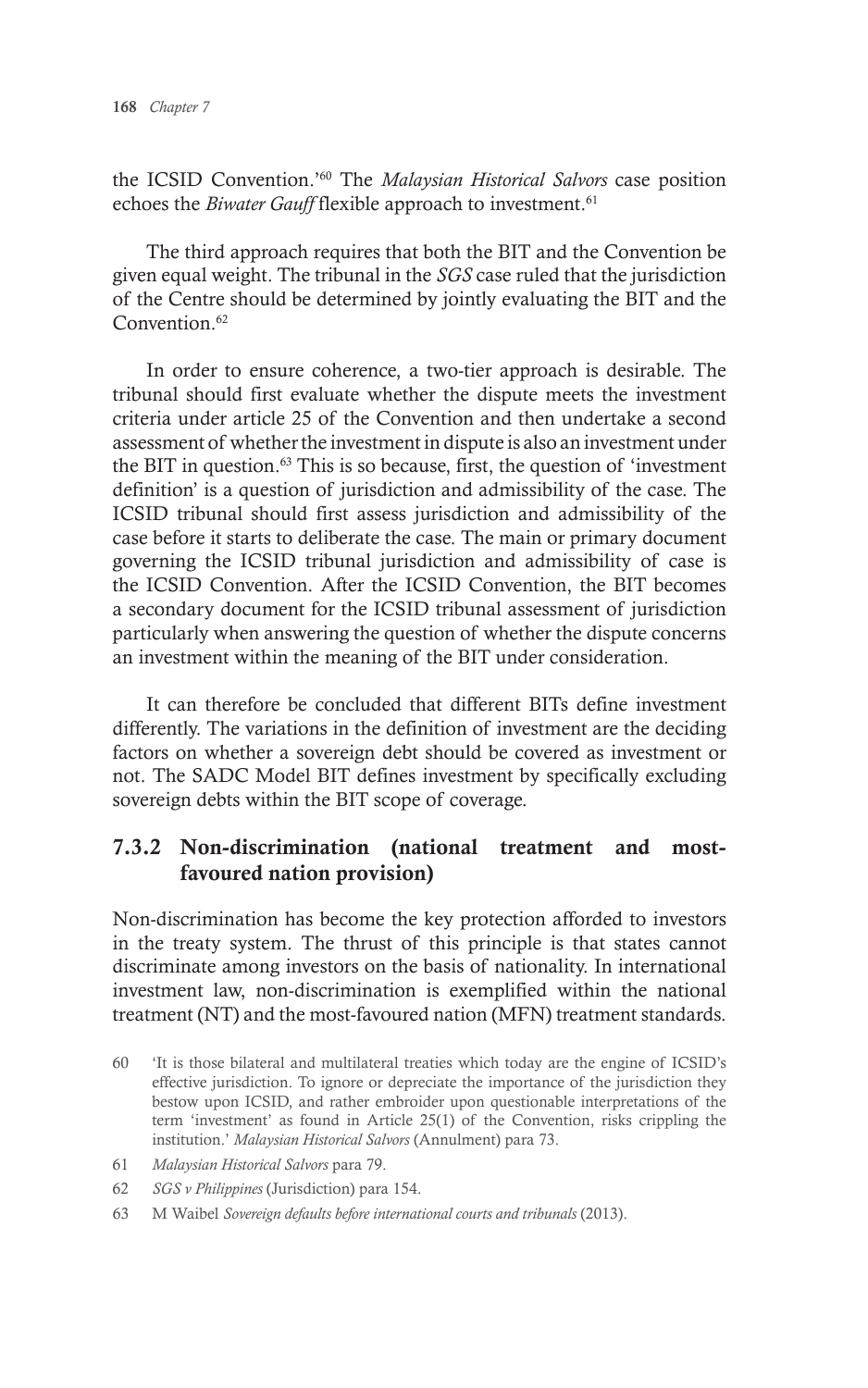The NT obligation requires states to treat foreign investors in the same way it treats its own nationals. The problem with this obligation is that debtor states often have a legitimate reason to treat domestic bond holders differently. For example, the insolvency of certain banks or pension funds might hit a country disproportionately hard. However, sovereign bonds nowadays are held by a myriad of creditors, nationals and non-nationals. It therefore seems difficult to discriminate against non-nationals.<sup>64</sup> Therefore, under this sub-part the focus will only be on the MFN standard.

The MFN provisions are designed to prevent trade distortions and promote trade liberalisation.65 However, the challenges posed by the MFN provisions have led to it being rejected by SADC Model BIT. MFN provisions have been criticised by investment tribunals for their wide interpretation. It has been interpreted as to apply in dispute settlement,<sup>66</sup> and it can also attract a state's obligation from other treaties to be applicable in another treaty which does not contain those obligations.<sup>67</sup> It has allowed investors to free-ride on benefits granted to other investors in other treaties. The MFN clause therefore, as the SADC Model BIT notes, had the unintended consequence of multilateralisation of the international investment regime. In the *Maffezini* case<sup>68</sup> under the Argentine-Spain BIT the tribunal agreed with the investor to import and use the jurisdiction provision available in the Chile-Spain BIT. The Argentine-Spain BIT had a waiting period requirement while it was not the case for the Chile-Spain BIT. The tribunal used the Argentine-Spain BIT's MFN clause to import the ISDS clause from the Chile-Spain BIT. In another case, the *RosInvest Co* case,<sup>69</sup> the tribunal used the MFN clause to broaden claims by incorporating coverage of a wide range of claims available in another BIT.

There was therefore a compelling reason for the SADC Model BIT to omit the MFN clause, irrespective of its benefits. The SADC Model BIT

<sup>64</sup> Waibel (n 63) 740.

<sup>65</sup> M Ahmad, R Blanpain & B Flodgren *Corporate and employment perspectives in a global business environment* (2006).

<sup>66</sup> A Tanzi *International investment law in Latin America: Problems and prospects/Derecho internacional de las inversiones en America Latina: Problemas y perspectivas* (2016).

<sup>67</sup> D Collins *An introduction to international investment law* (2017).

<sup>68</sup> *Emilio Agustín Maffezini v The Kingdom of Spain* ICSID Case ARB/97/7 (Award) (13 November 2000).

<sup>69</sup> *RosInvestCo UK Ltd v The Russian Federation,* Arbitration Institute of the Stockholm Chamber of Commerce Case V079/2005, Final Award (12 September 2010).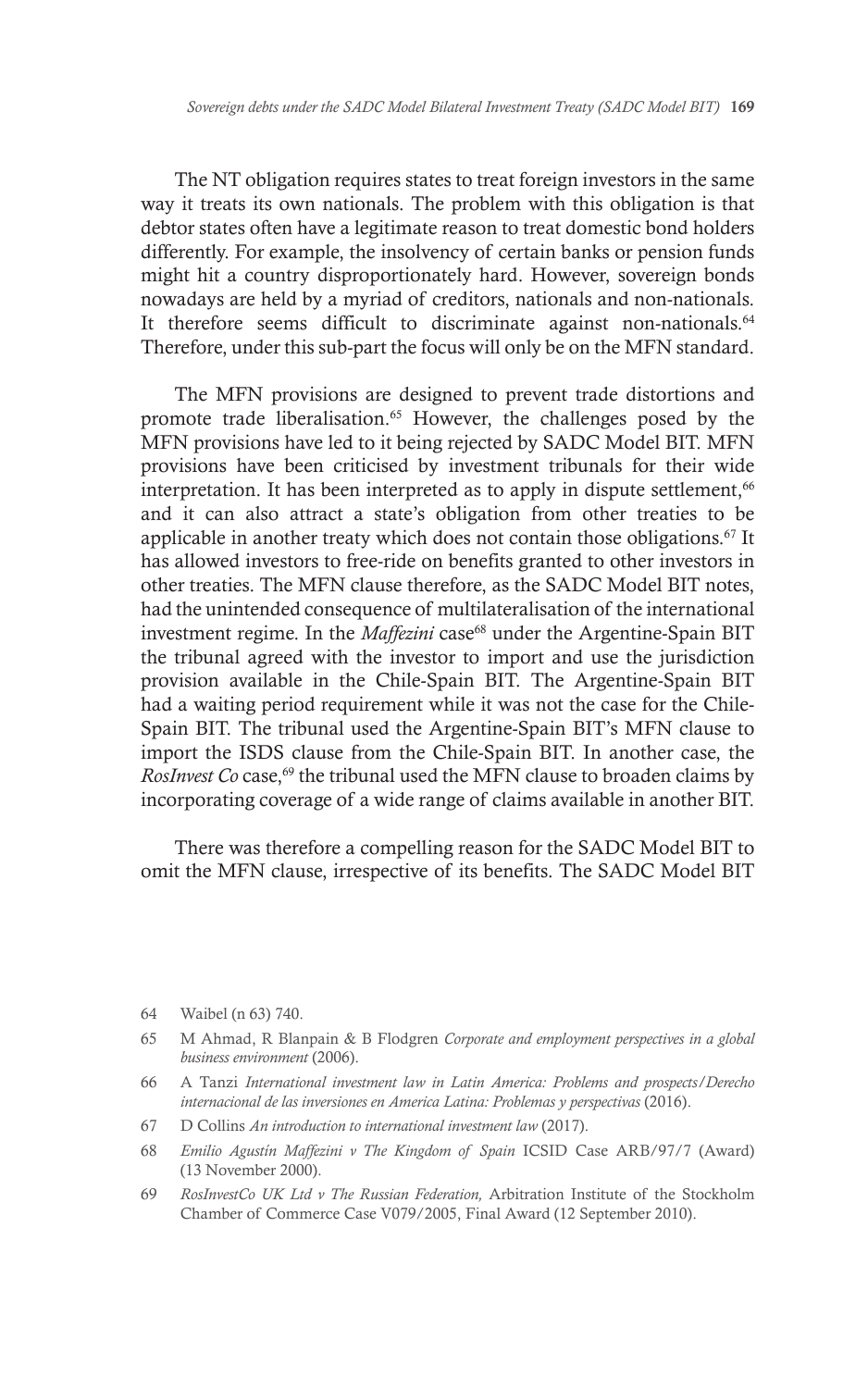recommends that the MFN provision should not be included in a treaty because it has the unintended effect of multilaterisation.

#### 7.3.3 **Fair and equitable treatment and the impairment of bond holders' legitimate expectations**

While at first glance it seems in order to promise 'fair and equitable treatment' to an investor and his investment, ISDS arbitrators have interpreted this standard of treatment to incorporate as nearly anything negatively impacting investment. The alleged breach of the 'FET provision' remains one of the most used standards of treatment in ISDS cases.<sup>70</sup> It protects legitimate expectations  $-$  a notion that has received many, partly diverging interpretations.<sup>71</sup> It will therefore depend on the specific circumstances of a case whether tribunals will recognise a violation of the FET standard. In *CMS* the tribunal held that the host state needed to ensure a stable business environment.<sup>72</sup> It has been ruled that regular insolvency proceedings do not violate the FET standard.73

The SADC Model BIT recommends against the inclusion of a provision on fair and equitable treatment and opts instead for an alternate formulation of the availability on fair administrative treatment (FAT), if it is deemed necessary to include this clause. The special note provides that the fair and equitable treatment provision is a highly controversial provision. The drafting committee recommended against its inclusion due to very broad interpretations accorded to it by ISDS tribunals, as explained above. It [FET] has been interpreted to almost include anything negatively impairing an investor's investment. The fair administrative treatment (FAT) provides:

The State Parties shall ensure that their administrative, legislative, and judicial processes do not operate in a manner that is arbitrary or that denies administrative and procedural [justice][due process] to investors of the

- 72 *CMS Gas Transmission Co v Argentina* ICSID Case Arb/01/8 (Award) (12 May 2005) para 274.
- 73 *Noble Ventures Inc v Romania* ICSID Case ARB/01/11 (Award) (12 October 2005) paras 177-178.

<sup>70</sup> J Bonnitcha, LN Poulsen & M Waibel *The political economy of the investment treaty regime* (2017).

<sup>71</sup> UNCTAD 'Fair and equitable treatment' UNCTAD Series on Issues in International Investment Agreements (2012) 63.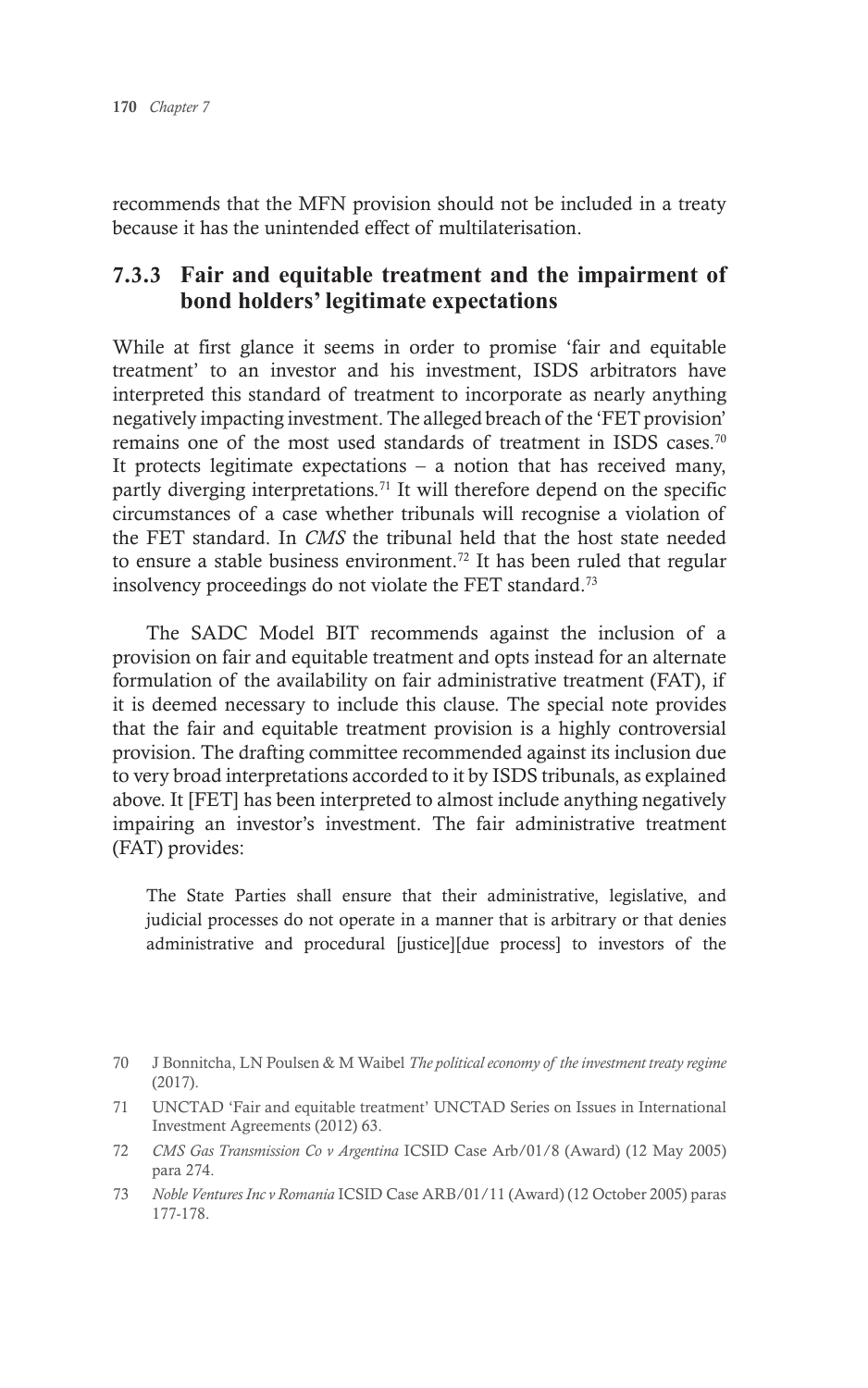other State Party or their investments [taking into consideration the level of development of the State Party].

According to the commentary the alternative provision seeks to avoid the most controversial elements of FET.74 However, it is important to note that some of the key words that have been used in the FAT provision have also been interpreted in relation to FET. As Waibel notes, the FET requires governments to act in conformity with the international standards of transparency, non-arbitrariness, due process and proportionality to the policy aims involved.75 In the same way the FAT provides that 'administrative, legislative, and judicial processes do not operate in a manner that is arbitrary  $\ldots^{76}$   $\ldots$  improve the transparency, efficiency, independence and accountability'.77

Waibel lists five possible claims of FET in relation to sovereign bonds: first, a lack of transparency undermining legitimate expectations;78 second, a take-it-or-leave-it exchange offer violates due process;<sup>79</sup> third, SDR carried out without good faith; fourth, profound transformation of the business environment; and, fifth, SDR undermines the legal framework of the sovereign bonds.<sup>80</sup>

The first and second forms of possible claims set out by Waibel might equally fall within the ambit of FAT. As for the first possible claim of lack of transparency, the FAT clause requires states to progressively improve transparency. Although progressive sounds like a soft obligation, borrowing from the jurisprudence of the protection of international economic human rights, progressive is an obligation that is capable of being violated if the state does not undertake concrete steps towards the goal.81 It therefore falls that bond holders can show that the government was not transparent enough and it did not take affirmative steps to achieve that goal to the violation of the FAT obligation. However, in sovereign

- 75 Waibel (n 46) 711.
- 76 SADC Model BIT 5.1.
- 77 SADC Model BIT 5.5.
- 78 *Metalclad v Mexico* (Merits) para 76; *Maffezini v Spain* para 83; *CME v Czech Republic* para. 611; *Tecmed v Mexico* (Merits) para 152.
- 79 Waibel (n 63) 295.
- 80 Waibel (n 63) 296.
- 81 S Fukuda-Parr, T Lawson-Remer & S Randolph 'An index of economic and social rights fulfilment: Concept and methodology' (2009) 8 *Journal of Human Rights* 195*.*

<sup>74</sup> South African Development Community Model Bilateral Investment Treaty Template with Commentary (SADC Model BIT) (July 2012).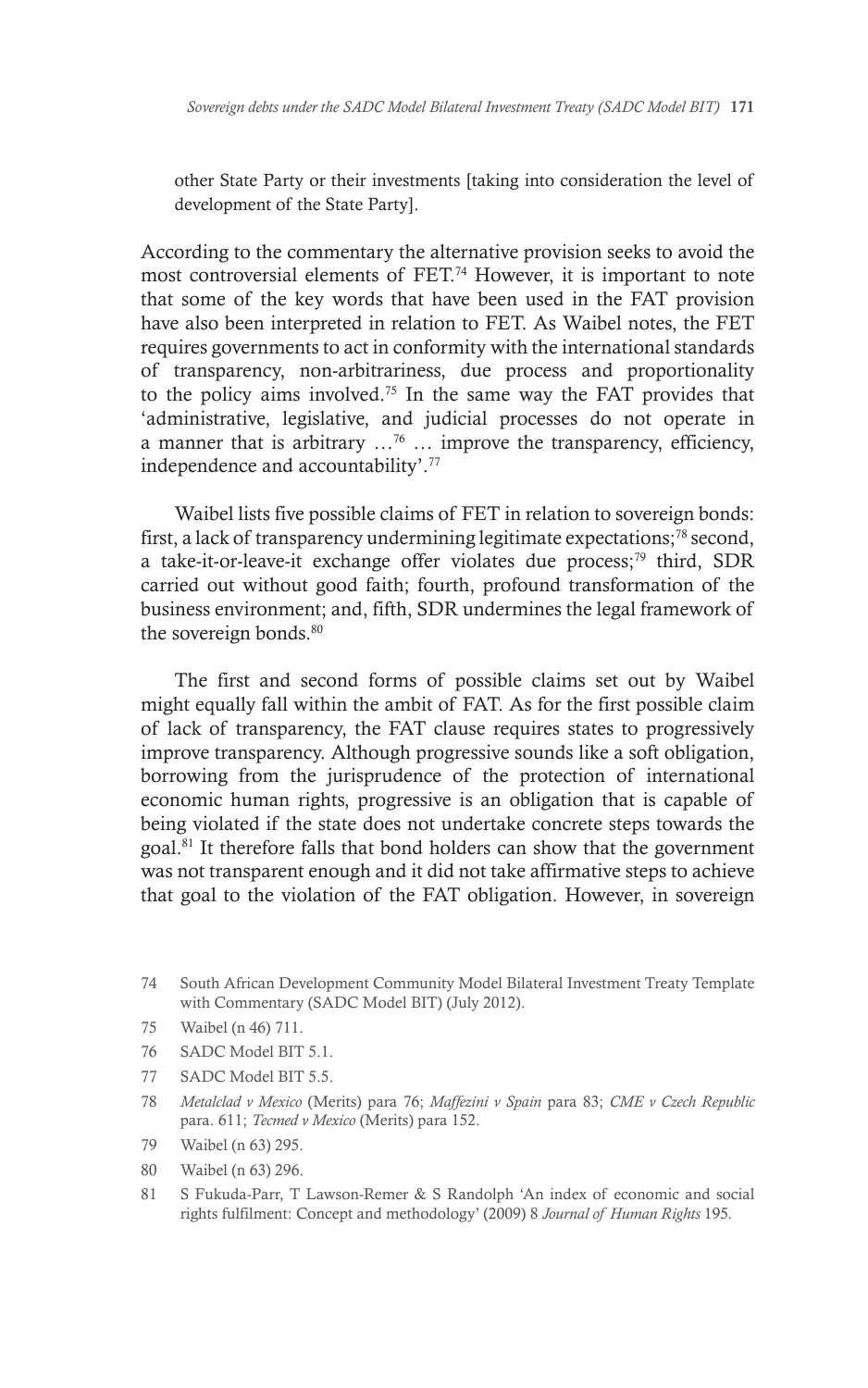bonds a transparency argument is unlikely to succeed due to the complex nature of the sovereign bonds market and restructuring.<sup>82</sup>

Another form of transparency concern is intrinsic to the sovereign debt management and not necessarily transparency in relation to the legal and regulatory framework. In Mozambique the International Monetary Fund (IMF) had to suspend its cooperation in 2016, after discovering a hidden debt of around \$1,2 billion, following its first default in 2013. This raises a concern when it comes to the transparency of the Mozambiquan government.83

As to the second possible claim of a lack of due process of law, the SADC FAT provides to the effect that administrative or legislative action should not be operated in a way that denies administrative and procedural [justice][*due process*] to investors. By adopting a take-it-orleave-it approach, bond holders can argue that the government act is a unilateral confrontational act without regard to due process.<sup>84</sup> To comply with this, the government should at least engage with bond holders in good faith.85 This mirrors the situation in Zambia. The initiative of the Zambian government to engage with bond holders by requesting a sixmonth repayment holiday while it drafts its debt-restructuring plan, can be viewed as delaying tactic but it can also be viewed as an initiative of transparency by engaging with bond holders. On the other hand, creditors are raising concerns that the Zambian government is not acting in good faith, and any relief granted by Zambia would be designed to favour Chinese lenders, who account for the utmost amount of debt.<sup>86</sup>

#### 7.3.4 The investor-state dispute settlement

The investor-state dispute settlement (ISDS) is the gateway for the investment arbitration case between an investor and the state. However, this mechanism has been losing its popularity due to concerns over the impartiality of arbitrators and the subjection of a sovereign state on equal footing with an individual person.

<sup>82</sup> Fukuda-Parr et al (n 81) 295.

<sup>83</sup> 'Mozambique: Debt crisis despite Eurobond restructuring', https://www.fxstreet. com/analysis/mozambique-debt-crisis-despite-eurobond-restructuring-202001150911 (accessed 3 November 2020).

<sup>84</sup> Waibel (n 63) 295.

<sup>85</sup> As above.

<sup>86</sup> T Mitimingi 'Zambia's missed Eurobond payment prompts default call by S&P' (23 October 2020), https://www.bloombergquint.com/markets/s-p-cuts-zambia-todefault-after-eurobond-payment-missed (accessed 3 November 2020).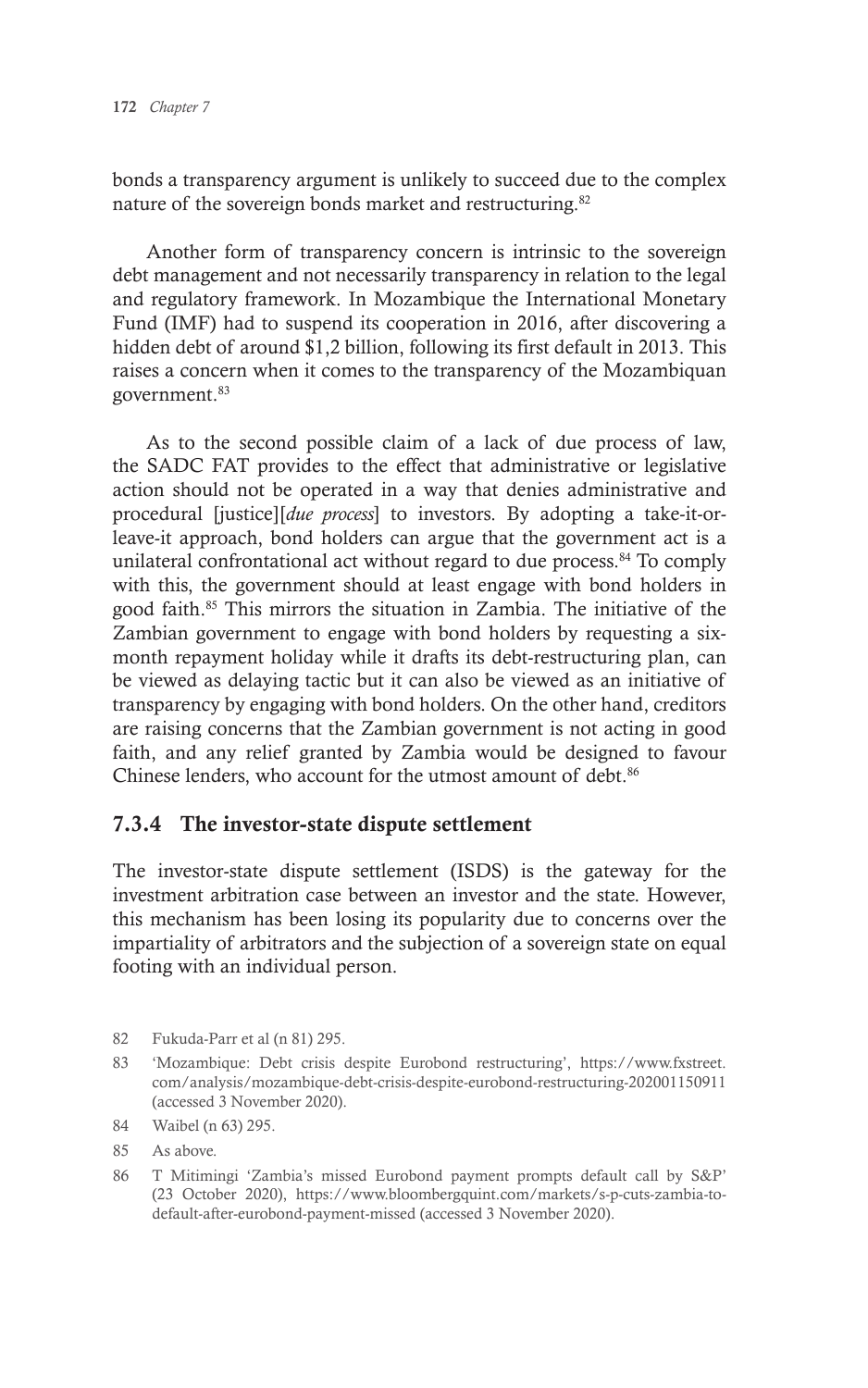The SADC Model BIT rejects the incorporation of ISDS provisions in BITs and recommends domestic and regional forum frameworks in the settlement of investment disputes. According to the model, investors should vindicate their rights in domestic courts or arbitration within the host country's institutions. However, this option is likely to jeopardise the quality of awards as most SADC countries lack strong arbitration institutions and capacity domestically. The independency of the judiciary remains an issue of concern in most SADC member states.

## 7.4 Conclusion

SADC Model BIT has significantly succeeded to limit the sovereign debt concept to fall within the BIT legal framework. It has limited the definition of investment to exclude sovereign debt. Hence, for countries adopting the SADC model's investment definition will be under no danger of facing sovereign debt investment cases (SDIC) litigation in case of default.

By excluding the MFN standard, the Model resolves the danger of bond holders importing more favourable terms from other BITs in order to accommodate their interests. For example, if the definition of investment under country A's BIT with country B excludes sovereign debt and country A's BIT with country C does not exclude sovereign debt as investment; then country B's bond holders can demand the definition of investment under country A's BIT with country C be applicable to them if country A's BIT with country B contains a typical old regime MFN clause. This type of importation makes reform useless if they do not address the practical implications of MFN provisions.

However, considering the important role that sovereign debt plays in providing states with needed finance, the global community should undertake coordinated efforts in creating a comprehensive framework to deal with sovereign debt defaults outside the BITs framework.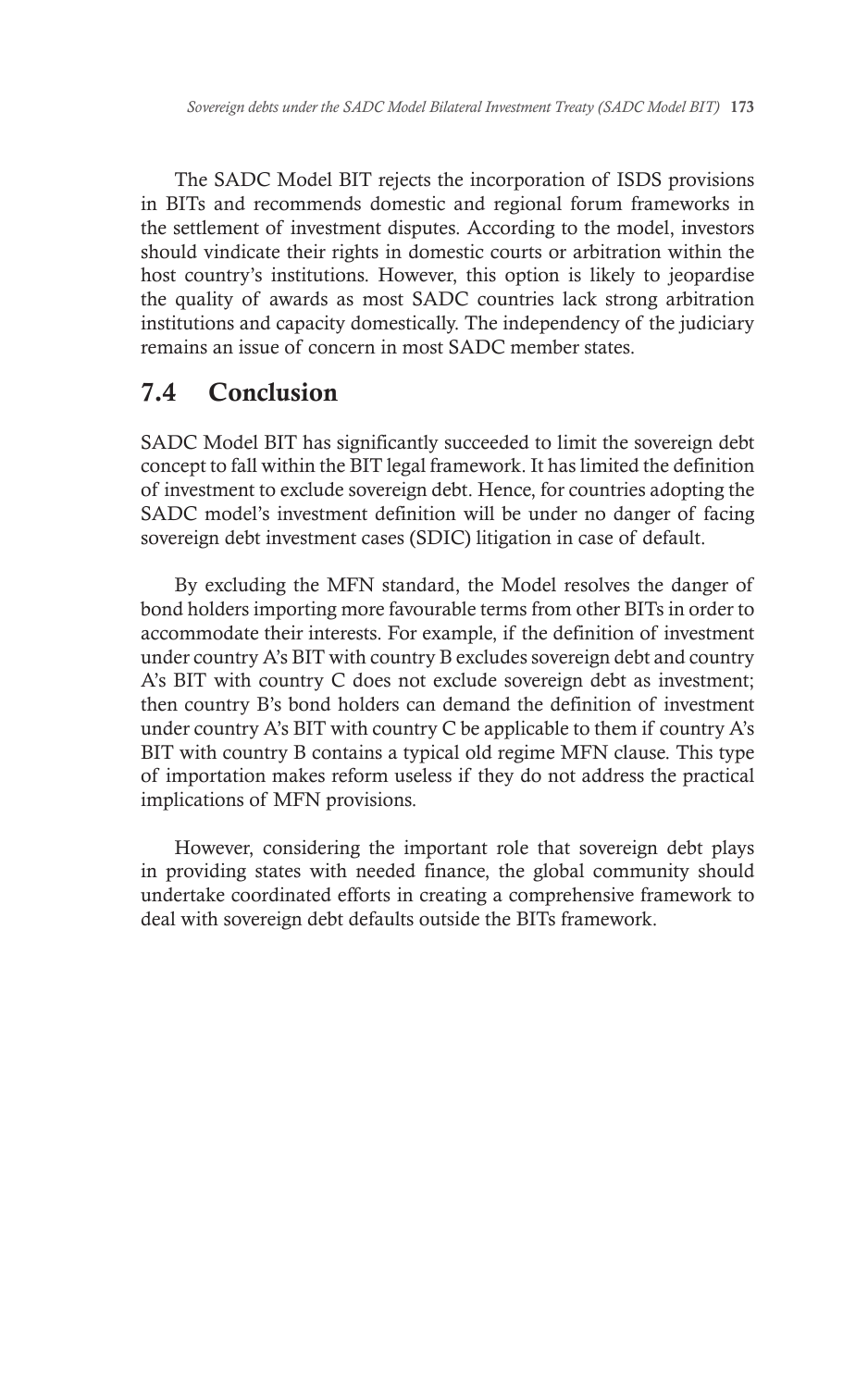#### References

- Ahmad, M, Blanpain, R & Flodgren, B *Corporate and employment perspectives in a global business environment* (Kluwer Law International 2006)
- Anna, G 'Sovereign debt: Now what?' (2016) *Yale Journal of International Law Online* 45
- Borchard, E *International contractual claims and their settlement* (Baltimore 1913)
- Borchard, EM & Wynne, WH *State insolvency and foreign bondholders* (Beard Books 2000)
- Campos, CF, Jaimovich, D & Panizza, U 'The unexplained part of public debt' (2006) 7 *Emerging Markets Review* 228
- Collins, D *An introduction to international investment law* (Cambridge University Press 2017)
- Dolzer, R & Schreuer, C *Principles of international investment law* (Oxford University Press 2008)
- Douglas, Z *The international law of investment claims* (Cambridge University Press 2009)
- ICSID *The history of the ICSID Convention: Documents concerning the origin and the formulation of the Convention on the Settlement of Investment Disputes between States and Nationals of Other States* (World Bank 1970)
- Jonathan, E & Raquel, F 'Sovereign debt' in Grossman, GM & Rogoff, K (eds) *Handbook of international economics* (Elsevier 1913) 2031
- Jones, L & Bowers, R *The law of bonds and bond securities* (Bobbs-Merrill 1935)
- Lane, PR 'The European sovereign debt crisis' (2012) 26 *Journal of Economic Perspectives* 49
- Li, Y & Panizza, U 'The economic rationale for the principles on promoting responsible sovereign lending and borrowing*'* in Espósito, CD, Li, Y & Bohoslavsky, JP (eds) *Sovereign financing and international law*: *The UNCTAD principles on responsible sovereign lending and borrowing* (Oxford Scholarship Online 2013)
- Manasse, P & Roubini, N '"Rules of thumb" for sovereign debt crises' (2009) 78 *Journal of International Economics* 192
- McLachlan, CL & Weiniger, M *International investment arbitration: Substantive principles* (Oxford University Press 2007)
- Mitimingi, T 'Zambia's missed Eurobond payment prompts default call by S&P' (23 October 2020), https://www.bloombergquint.com/markets/s-p-cutszambia-to-default-after-eurobond-payment-missed (accessed 3 November 2020)
- 'Mozambique: Debt crisis despite Eurobond restructuring', https://www. fxstreet.com/analysis/mozambique-debt-crisis-despite-eurobondrestructuring-202001150911 (accessed 3 November 2020)
- Roubini, N & Setser, B 'Bailouts or bail-ins? Responding to financial crises in emerging economies (2004)